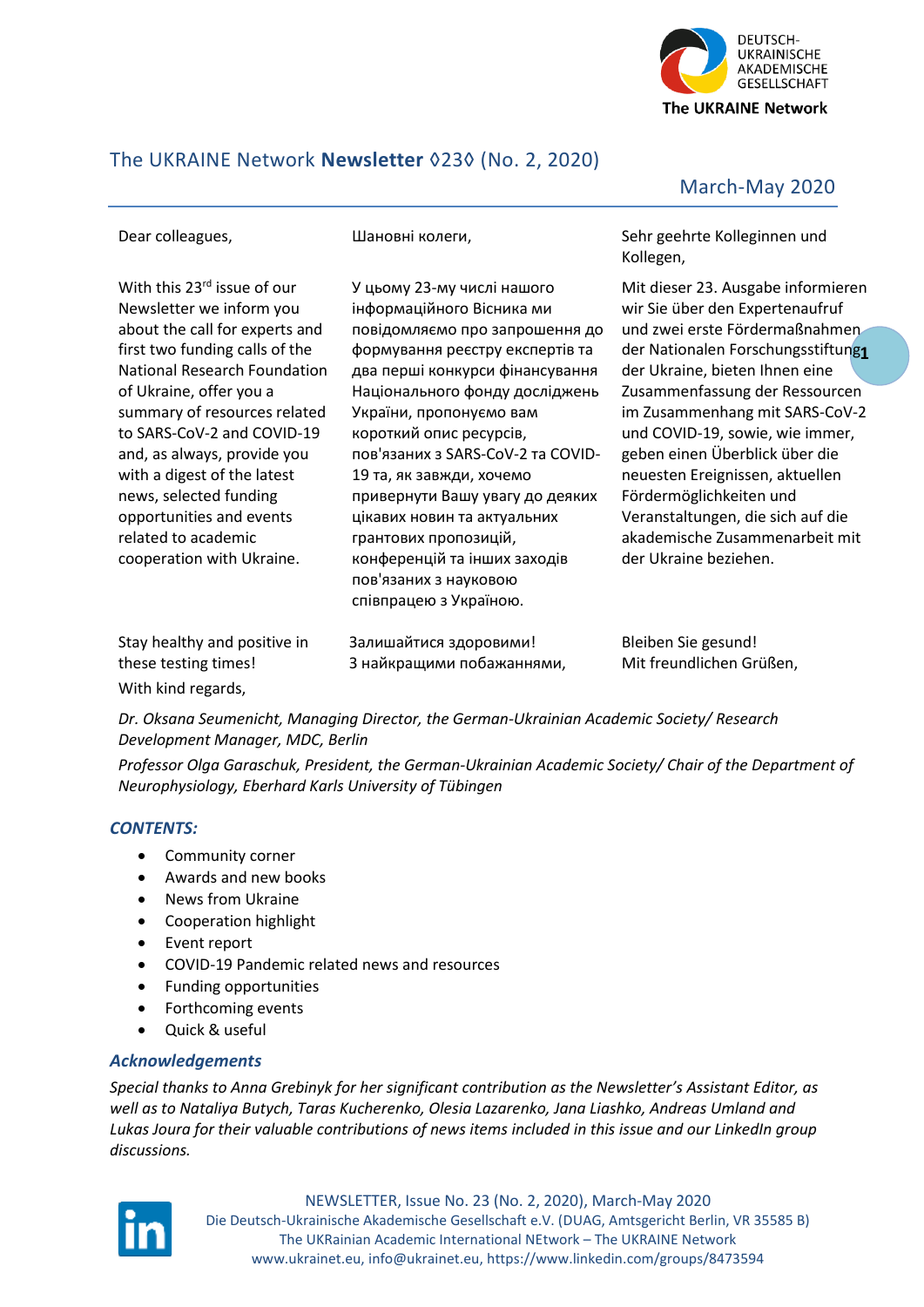

## **COMMUNITY CORNER**

#### **PhD Contest 2020 has been canceled**

Due to the ongoing uncertainty about the possibility of organizing and carrying out our annual PhD Contest in its standard form the executive board of the German-Ukrainian Academic Society decided to cancel this year's competition.

### **On the planning of the DUAG Annual Meeting**

The Annual Meeting of the German-Ukrainian Academic Society is planned to take place in Hannover on 11-12 of September 2020. However, it may prove impossible to carry out the meeting in a 'presence mode' due to the ongoing uncertainty caused by the COVID-19. The decision about the modality and possible postponement of the meeting will be taken by 16 June 2020.

#### **AWARDS & NEW BOOKS**

#### **Dr. Tetyana Vasylyeva awarded a Branco Weiss fellowship, Switzerland**



*Copyright: The Branco Weiss Fellowship, ETH Zürich, Switzerland*

As a Branco Weiss Fellow, Dr. Tetyana Vasylyeva will use portable genetic sequencing and molecular epidemiology methods to estimate times and locations of chronic viral infection transmission (HIV and HCV) in internally displaced populations in Ukraine and in refugees in Italy. Tetyana received her MSc degree in Management in Public Health from the National University of Kyiv-Mohyla Academy in 2012, and the second MSc degree in Epidemiology from the School of Public Health at the State University of New York at Albany (NY, USA) in 2014. She gained her DPhil degree in Molecular Epidemiology from the University of Oxford (UK)

in 2018, supported with a Clarendon Fund Scholarship. Dr. Vasylyeva is currently Junior Research Fellow at the New College, University of Oxford (UK), supported by a Juliana Cuyler Matthews Fellowship in Biological Sciences.

The Branco Weiss Fellowship is a postdoc program for exceptionally qualified young researchers. The fellowship consists of a personal research grant that enables the fellows to work on their projects anywhere in the world, for up to five years. This fellowship program was founded in 2002 by the late Swiss entrepreneur Dr. Branco Weiss. It is a fellowship program of the Swiss Federal Institute of Technology Zurich (ETH).

*<https://brancoweissfellowship.org/fellow/vasylyeva.html> <https://www.zoo.ox.ac.uk/people/tetyana-vasylyeva> Reuters, 2018 "Conflict in Ukraine escalated spread of HIV – scientists", [https://uk.reuters.com/article/ukraine](https://uk.reuters.com/article/ukraine-hiv/conflict-in-ukraine-escalated-spread-of-hiv-scientists-idUKL8N1P74IT)[hiv/conflict-in-ukraine-escalated-spread-of-hiv-scientists-idUKL8N1P74IT](https://uk.reuters.com/article/ukraine-hiv/conflict-in-ukraine-escalated-spread-of-hiv-scientists-idUKL8N1P74IT)*

## **Bohdan Tokarsky is fellow at the Prisma Ukraïna, Berlin**

Literary scholar Bohdan Tokarsky is Prisma Ukraïna Fellow (April-July 2020). During this time, he will work on his research project "Ukraine's Executed Renaissance: Fragmentation of the Literary Self in Early Soviet Culture". Dr. Bohdan Tokarsky is an Affiliated Lecturer in Ukrainian Studies at the University of Cambridge, where he has recently completed his PhD, an innovative study of the works of Vasyl Stus (1938-1985), one of Ukraine's most sophisticated twentieth-century

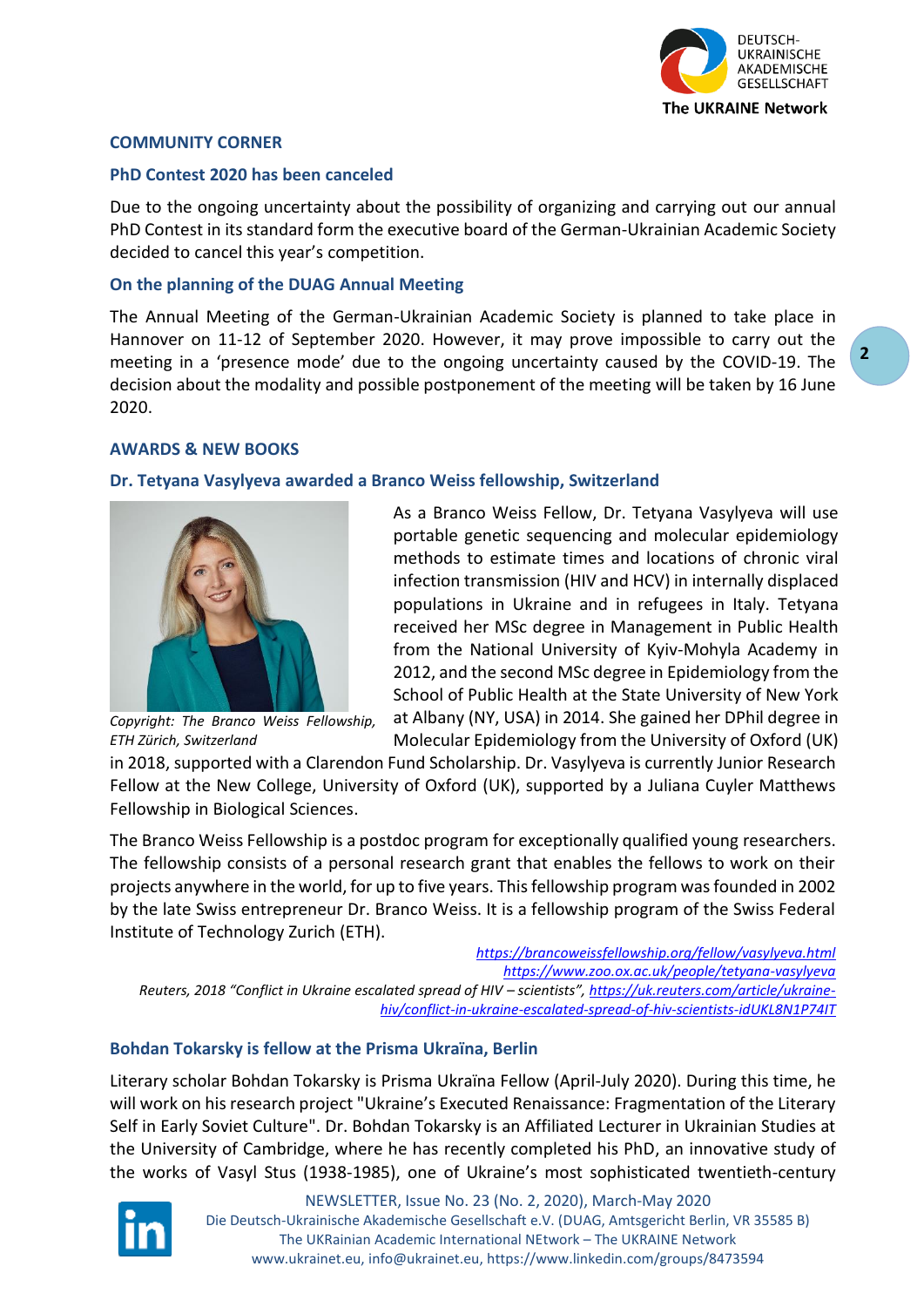

poets. Bohdan specialises in nineteenth- and twentieth-century Ukrainian literature and culture, with a particular interest in Ukrainian modernism, the shaping of identities and the interplay between poetry and philosophy. In 2017 Bohdan was awarded [the second place](https://ukrainet.eu/2017/10/08/the-winners-of-the-2017-phd-thesis-presentation-contest-have-been-announced/) at the PhD Thesis Presentation Contest conducted by the German-Ukrainian Academic Society. Bohdan's background is in international law – he holds LLB and LLM degrees from the Taras Shevchenko National University of Kyiv. At Cambridge, Bohdan has been a proactive force behind Cambridge Ukrainian Studies, and has organised a number of impactful cultural events. Bohdan is also the co-author of **The Summer Before Everything**, a powerful verbatim play on revolution and war in Ukraine, based on numerous interviews with soldiers, internally displaced persons, and volunteers all over the country, which was professionally produced at the 2016 Hotbed Festival at Cambridge Junction. Most recently, he co-organised the **Kharkiv International Theatre Festival '1919-2019: Kulish. Kurbas. Shakespeare'**, which staged fresh productions of central dramatic works of Ukrainian modernism.

Prisma Ukraïna – Research Network Eastern Europe links academics from numerous universities and research institutions in Berlin and Brandenburg (Germany) who focus in their work on Ukraine and Eastern Europe. It has been initiated and is being headed by **Prof. Andrii Portnov** (Chair of Entangled History of Ukraine, European University Viadrina) and continues the work of the Berlin-Brandenburg Ukraine Initiative (BBUI).

*[https://www.prisma](https://www.prisma-ukraina.de/fellows/detail.html?tx_epxbase_epxbase%5Bfellow%5D=2543&cHash=10c44ef61885ec0284a6135d5cd719e8)[ukraina.de/fellows/detail.html?tx\\_epxbase\\_epxbase%5Bfellow%5D=2543&cHash=10c44ef61885ec0284a6135d5cd](https://www.prisma-ukraina.de/fellows/detail.html?tx_epxbase_epxbase%5Bfellow%5D=2543&cHash=10c44ef61885ec0284a6135d5cd719e8) [719e8](https://www.prisma-ukraina.de/fellows/detail.html?tx_epxbase_epxbase%5Bfellow%5D=2543&cHash=10c44ef61885ec0284a6135d5cd719e8)*

# **BOOK by the DUAG member Oksana Huss: "How Corruption and Anti-Corruption Policies Sustain Hybrid Regimes. Strategies of Political Domination Under Ukraine's Presidents in 1994–2014", ibidem Press, publication date: October 2020**

This study combines empirical analysis and social constructivism for an investigation into the presidencies of Leonid Kuchma (1994–2005), Viktor Yushchenko (2005–2010), and Viktor Yanukovych (2010–2014). Explorative expert interviews, press surveys, content analysis of presidential speeches, as well as critical assessment of anti-corruption legislation are used for comparison and process tracing of the utilization of corruption under three Ukrainian presidents. "*At a time, when quantitative analyses of dubious quality have come to dominate research on corruption, Oksana Huss presents a masterfully crafted study that deserves the attention of every scholar who seriously tries to understand the political dynamics of corrupt practices and anticorruption campaigns. It is also a must-read for students of modern Ukraine. Her fine analysis traces how patterns of corruption and anti-corruption shaped and were shaped by Ukraine's three presidential regimes from 1994 until 2014. It leaves the reader with a central message: to understand today's hybrid regimes, a solid understanding of institutionalized corruption is indispensable."* (Christoph Stefes, Professor of Political Science, University of Colorado, Denver).

Dr. Oksana Huss is a Research Fellow at Bologna University. She earned her PhD at the University of Duisburg-Essen and held a postdoc position at Leiden University. Huss taught at the Kyiv-Mohyla Academy as well as Kyiv School of Economics, and consulted the Council of Europe, EU, UNESCO, and UNODC. She is a co-founder of the Interdisciplinary Corruption Research Network (ICRNetwork). In 2016 she was [one of the first two winners](https://ukrainet.eu/wp-content/uploads/2017/04/Press-release_Oct2016.pdf) of the PhD Thesis Presentation Contest conducted by the German-Ukrainian Academic Society.

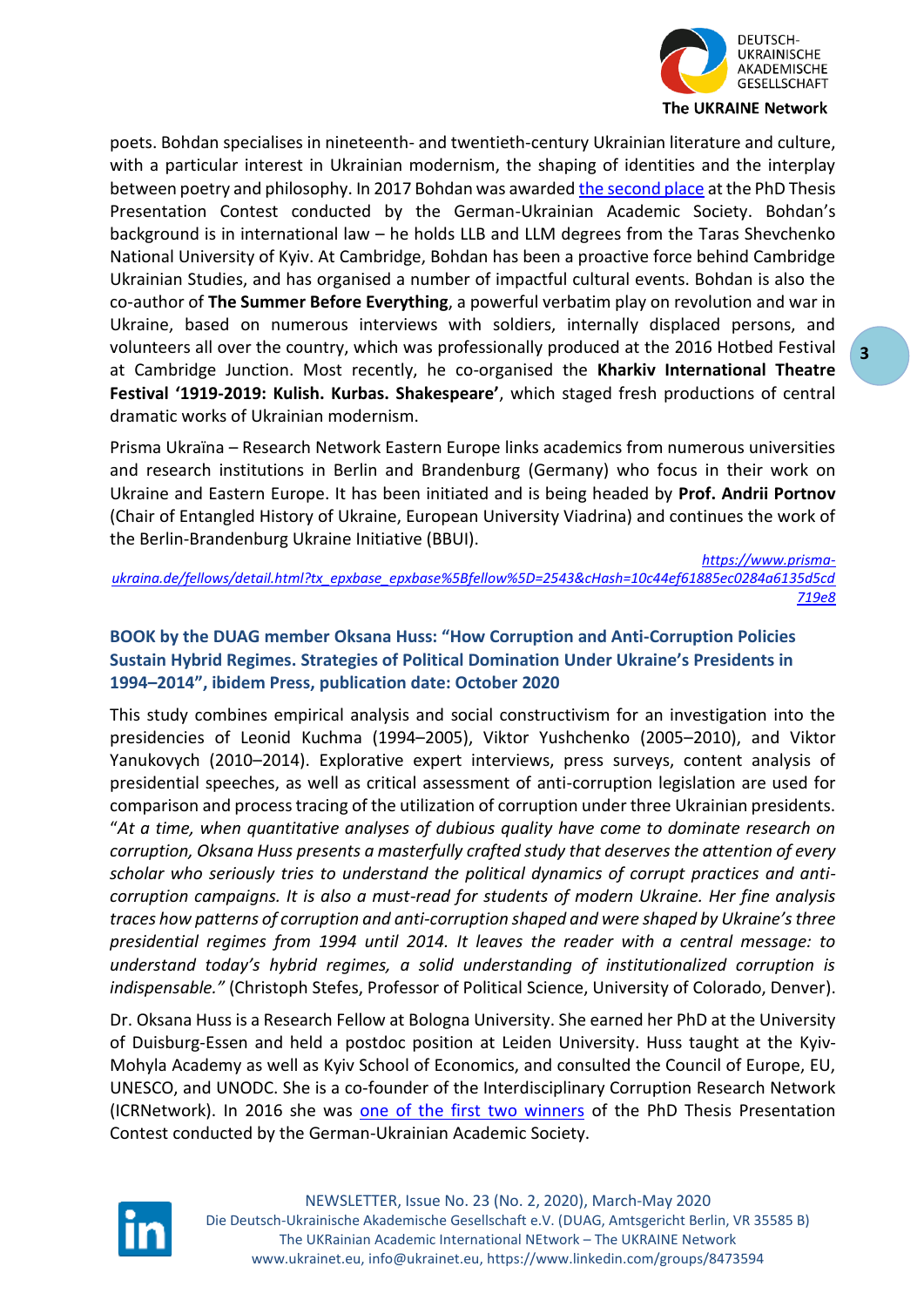

*[http://cup.columbia.edu/book/how-corruption-and-anti-corruption-policies-sustain-hybrid](http://cup.columbia.edu/book/how-corruption-and-anti-corruption-policies-sustain-hybrid-regimes/9783838214306)[regimes/9783838214306](http://cup.columbia.edu/book/how-corruption-and-anti-corruption-policies-sustain-hybrid-regimes/9783838214306) [https://www.unibo.it/sitoweb/oksana.huss/en;](https://www.unibo.it/sitoweb/oksana.huss/en) ICRNetwork:<https://www.icrnetwork.org/>*

# **NEW BOOK by Oleh Havrylyshyn "Present at the Transition: An Inside Look at the Role of History, Politics, and Personalities in Post-Communist Countries", Cambridge University Press, will be released on July 2, 2020**

Nearly thirty years after the fall of the Soviet Union, debates over paths to market liberalization have produced numerous studies across the social sciences. This groundbreaking work from Oleh Havrylyshyn offers a new perspective. Havrylyshyn, a former official in the post-independence Ukrainian government, provides a unique, primary source account of the people and problems at the heart of economic transitions. Grounded in three decades of data, along with experiential research gleaned from nearly thirty countries, this book contains the most up-to-date assessment of economic transitions in post-communist regions. It critically examines questions of gradual versus radical reforms, the relationship between democracy and market liberalization, and how history, individual personalities, and foreign influence determined political choices. Thorough research and accessible style make this work a valuable resource for students and specialists of economics, political science, and history as well as readers generally interested in international studies, government, and business. *"Oleh Havrylyshyn, an academic and a former policy maker, provides a fascinating account of the liberalizing transitions of former socialist countries. His unique knowledge allows him to present the basic facts and to unmask popular myths about the post-socialist transformations. He deals in a comparative way both with the economics of transition and with the political economy of this process. Writing clearly and elegantly, Havrylyshyn makes a very important contribution to a very important subject*." (Leszek Balcerowicz, Warsaw School of Economics).

*[https://www.cambridge.org/de/academic/subjects/politics-international-relations/russian-and-east-european](https://www.cambridge.org/de/academic/subjects/politics-international-relations/russian-and-east-european-government-politics-and-policy/present-transition-inside-look-role-history-politics-and-personalities-post-communist-countries?format=PB&isbn=9781108451710)[government-politics-and-policy/present-transition-inside-look-role-history-politics-and-personalities-post](https://www.cambridge.org/de/academic/subjects/politics-international-relations/russian-and-east-european-government-politics-and-policy/present-transition-inside-look-role-history-politics-and-personalities-post-communist-countries?format=PB&isbn=9781108451710)[communist-countries?format=PB&isbn=9781108451710](https://www.cambridge.org/de/academic/subjects/politics-international-relations/russian-and-east-european-government-politics-and-policy/present-transition-inside-look-role-history-politics-and-personalities-post-communist-countries?format=PB&isbn=9781108451710)*

## **NEWS FROM UKRAINE**

# **National Research Foundation of Ukraine invites international experts to register as potential proposal reviewers**

The recently established National Research Foundation of Ukraine (http://nrfu.org.ua) is seeking independent international experts in all research fields to act as evaluators. If you are willing to assist the NRFU in peer review of the forthcoming research proposals, please complete the short registration form on the NRFU site. Registering as an expert does not put any immediate obligations on you. The actual assignment of Referees to research proposals will be performed by the review panel of the specific call for proposals.

*In English:<https://nrfu.org.ua/en/we-invite-experts-to-cooperate/requirements-for-experts/> in Ukrainian[: https://nrfu.org.ua/uncategorized/ogolosheno-pro-pochatok-reyestracziyi-ekspertiv-dlya-pershogo](https://nrfu.org.ua/uncategorized/ogolosheno-pro-pochatok-reyestracziyi-ekspertiv-dlya-pershogo-konkursu-nfdu/)[konkursu-nfdu/;](https://nrfu.org.ua/uncategorized/ogolosheno-pro-pochatok-reyestracziyi-ekspertiv-dlya-pershogo-konkursu-nfdu/) To register: https://grants.nrfu.org.ua/#/signIn%20*

## **National Research Foundation of Ukraine announces its first two calls**

**The first call "Science for the safety of humans and the society/ Наука для безпеки людини та суспільства" (Deadline: 15 June 2020)** invites competitive collaborative proposals in areas related to biosafety, biomedicine, ecology, cyber and information security, and in response to

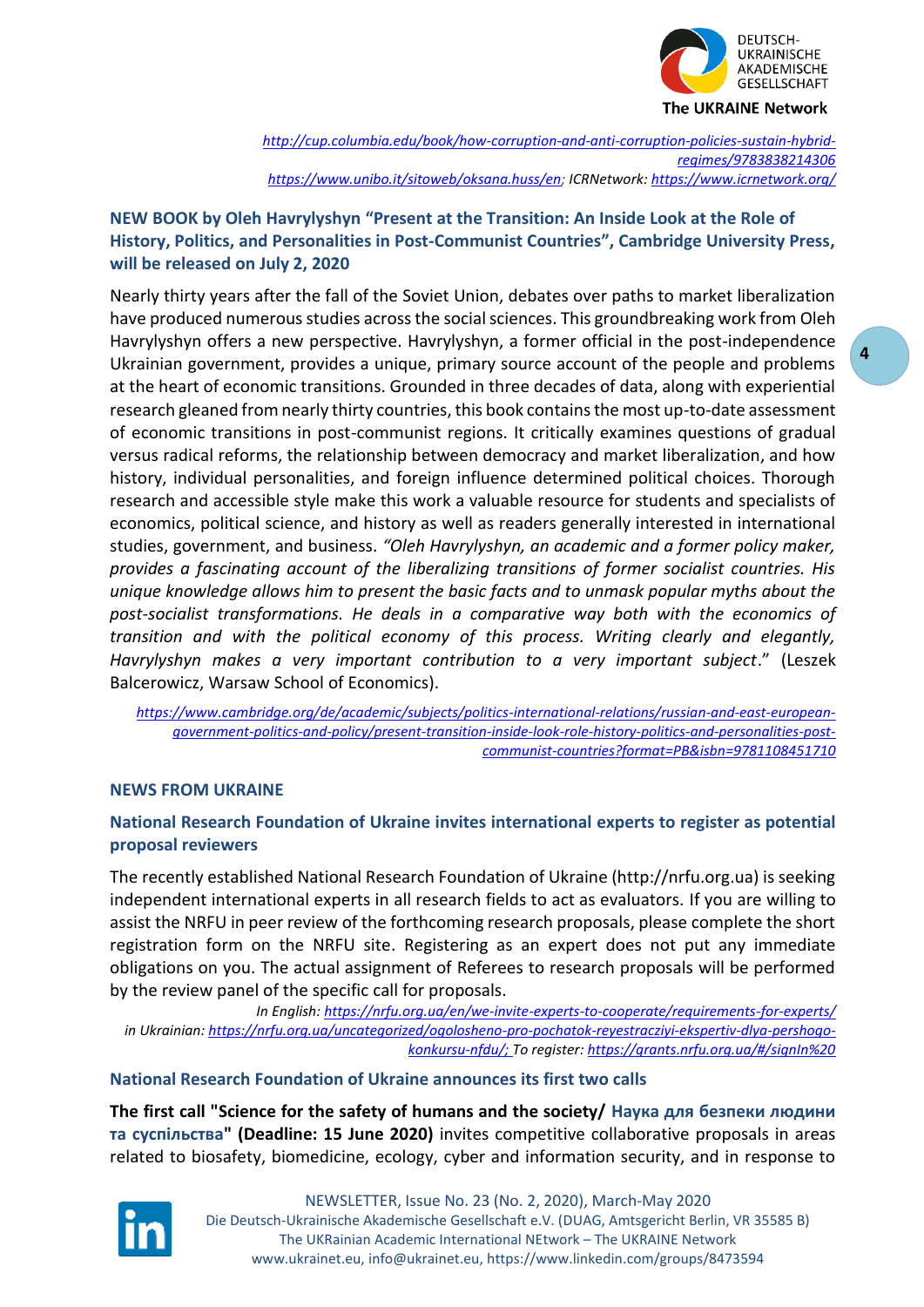

economic, social, humanitarian challenges caused by natural and man-made emergencies, as well as to overcome medical and biological, economic, social, psychological, humanitarian and cultural consequences of the COVID-19 pandemic.

**The second call "Support for research of leading and young scientists/ Підтримка досліджень провідних та молодих учених" (Deadline: 26 June 2020)** supports collaborative projects of leading scientists and talented young researchers to carry out fundamental and applied research in Ukraine.

*in Ukrainian: [https://nrfu.org.ua/announced-competitions/nauka-dlya-bezpeky-lyudyny-ta-suspilstva-pryjom](https://nrfu.org.ua/announced-competitions/nauka-dlya-bezpeky-lyudyny-ta-suspilstva-pryjom-zayavok-z-12-05-2020-po-12-06-2020/)[zayavok-z-12-05-2020-po-12-06-2020/](https://nrfu.org.ua/announced-competitions/nauka-dlya-bezpeky-lyudyny-ta-suspilstva-pryjom-zayavok-z-12-05-2020-po-12-06-2020/) [https://nrfu.org.ua/announced-competitions/konkurs-pidtrymka-doslidzhen-providnyh-ta-molodyh-uchenyh](https://nrfu.org.ua/announced-competitions/konkurs-pidtrymka-doslidzhen-providnyh-ta-molodyh-uchenyh-period-podachi-zayavok-21-05-26-06-2020/)[period-podachi-zayavok-21-05-26-06-2020/](https://nrfu.org.ua/announced-competitions/konkurs-pidtrymka-doslidzhen-providnyh-ta-molodyh-uchenyh-period-podachi-zayavok-21-05-26-06-2020/)*

## **Andreas Flodström (Sweden) joins other experts at the Ukrainian Startup Fund**

Beetroot and Beetroot Academy co-founder and CEO, Andreas Flodström, has joined the team of experts to consult entrepreneurs at the Ukrainian Startup Fund. Beetroot is a Swedish-Ukrainian IT company that strives for sustainable software development and desires to be a positive influence in the society. Beetroot engages more than 440 people in its Ukrainian and Swedish ecosystem, comprising R&D offices in two countries and running a network of Beetroot Academy IT schools in 17 Ukrainian cities.

> *[https://beetroot.se/newsroom/andreas-flodstrom-will-join-other-experts-at-the-ukrainian-startup](https://beetroot.se/newsroom/andreas-flodstrom-will-join-other-experts-at-the-ukrainian-startup-fund/?fbclid=IwAR1sbgGCYF70mVXCyOhPmib0ztWIspyGtKZ7c)[fund/?fbclid=IwAR1sbgGCYF70mVXCyOhPmib0ztWIspyGtKZ7c](https://beetroot.se/newsroom/andreas-flodstrom-will-join-other-experts-at-the-ukrainian-startup-fund/?fbclid=IwAR1sbgGCYF70mVXCyOhPmib0ztWIspyGtKZ7c)*

## **Anticrisis Lab21 is a platform comprising efficient solutions capable of overcoming the crisis in Ukraine and Eastern Europe**

Scientists, programmers, designers and students are welcomed to offer their ideas how to overcome the crisis that has arisen in the world and, in particular, in Ukraine because of the coronavirus pandemic. *<https://www.aclab21.org/>*

## **WHO in Ukraine: open vacancy for a Technical Officer, apply by 29 May**

The technical and coordination support to the prevention and control of noncommunicable diseases in Ukraine is needed with special emphasis to individual services across the continuum of care for the four major conditions (cardiovascular diseases, diabetes, chronic respiratory diseases and cancer).

*[https://careers.who.int/careersection/ex/jobdetail.ftl?job=2002114&tz=GMT%2B02%3A00&tzname=Europe%2FBe](https://careers.who.int/careersection/ex/jobdetail.ftl?job=2002114&tz=GMT%2B02%3A00&tzname=Europe%2FBerlin) [rlin](https://careers.who.int/careersection/ex/jobdetail.ftl?job=2002114&tz=GMT%2B02%3A00&tzname=Europe%2FBerlin)*

## **COOPERATION HIGHLIGHT**

## **National Technical University "Kharkiv Polytechnic Institute" and Otto von Guericke University Magdeburg cooperate for scientific and academic exchange**

The cooperation agreement was signed by the rectors of the universities in early March. The cooperation is aimed to foster short-term academic exchange of students, graduate students, researchers and teachers, bilateral research projects, joint forums and exhibitions. Moreover, a double degree program will allow students studying electrical engineering and mechanical engineering to obtain a Master degree from two universities simultaneously.

*in Ukrainian: [https://mon.gov.ua/ua/news/hpi-spilno-z-nimeckim-vishem-pracyuvatime-nad-naukovimi](https://mon.gov.ua/ua/news/hpi-spilno-z-nimeckim-vishem-pracyuvatime-nad-naukovimi-programami-dvostoronnimi-proyektami-ta-zdijsnit-akademichnij-obmin-pidpisano-dogovir)[programami-dvostoronnimi-proyektami-ta-zdijsnit-akademichnij-obmin-pidpisano-dogovir](https://mon.gov.ua/ua/news/hpi-spilno-z-nimeckim-vishem-pracyuvatime-nad-naukovimi-programami-dvostoronnimi-proyektami-ta-zdijsnit-akademichnij-obmin-pidpisano-dogovir)*

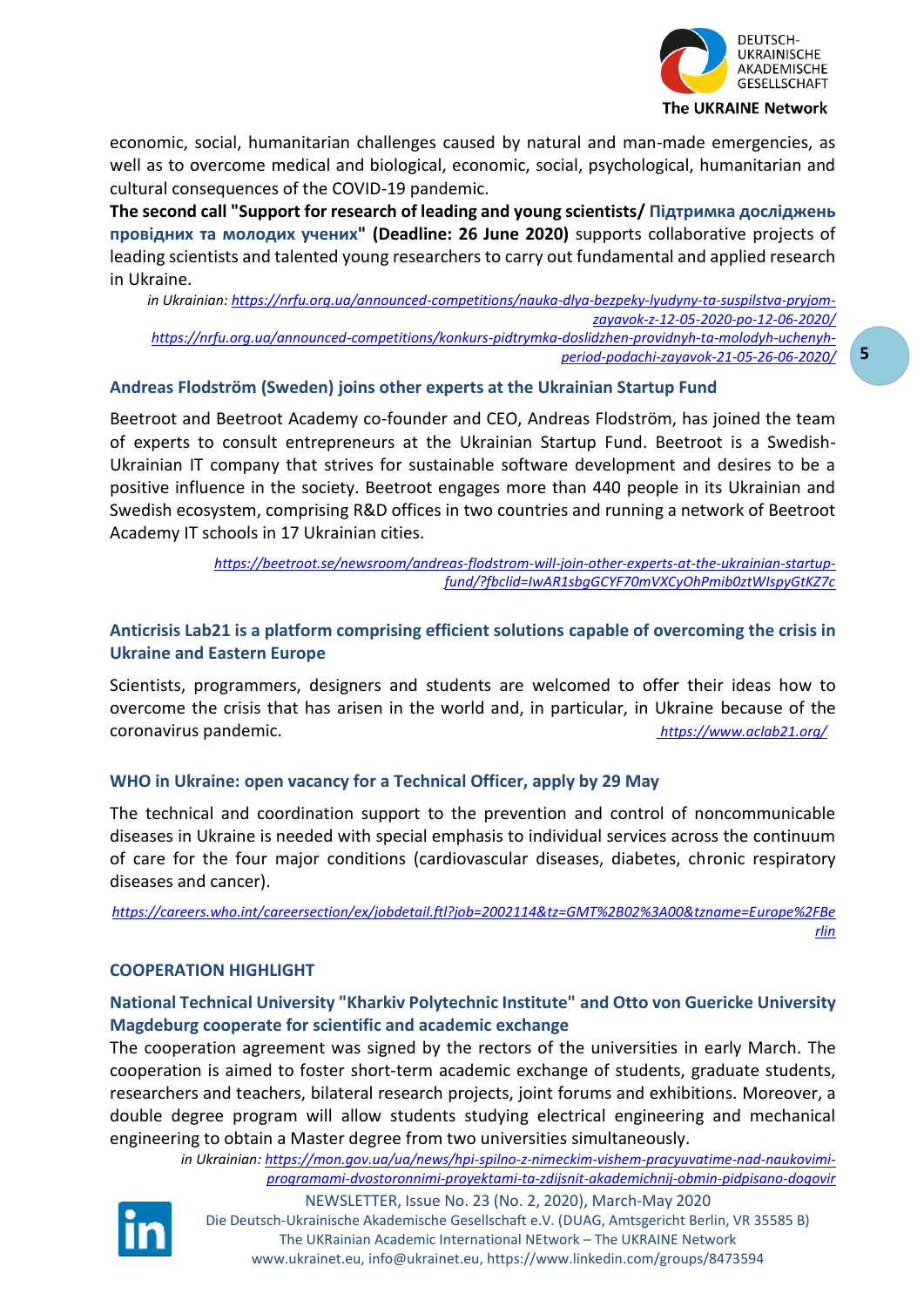

#### **EVENT REPORT**

# **Winter School Ukraine 2020 "Five Days History – Economics – Literature – Politics", Ukrainian Free University, Munich** *By Lukas Joura, HU Berlin*

For the third year in a row, a Ukrainian Studies winter school aimed at students and early stage researchers was held at the Ukrainian Free University (UFU) in Munich. It was organised by the UFU in cooperation with Ludwig Maximilians University (LMU), the University of Regensburg and the Leibniz Institute for East and Southeast European Studies and brought together some 25 participants from different countries. The program addressed four themes, each encompassing 3-5 lectures on various topics in both German and English, given by internationally renowned researchers from Ukraine, Germany and other countries.

The history section provided a concise overview of the social, economic and political landscape of Ukraine, starting with Andrzej S. Kaminski's (Washington/Warsaw) lecture on the early modern history of Ukraine. The talk by Guido Hausmann (Regensburg) analysed the factors behind the (unsuccessful) attempts to establish Ukrainian statehood in the first half of the twentieth century and Katrin Boeckh (Regensburg) provided a detailed overview of the history of the Soviet Ukrainian Republic. The lectures were rounded off by an interesting talk by Dmytro Zlepko (Munich) on the history of the Ukrainian community in Munich and Bavarian-Ukrainian relations. The school was privileged to include talks by prominent literary scholars Tamara Hundorova (Kyiv/Munich) and Alois Woldan (Vienna), who gave an extensive overview of the literary regions of Ukraine, analysing their rich history and its influence on contemporary trends. As part of the economics section, Myroslav Kyj (Chester, PA) talked on privatization and the implementations of the land reform that is being actively discussed in Ukraine at the moment. Richard Frensch (Regensburg) led a seminar on the importance of institutions in the economics research and Elena Denisova-Schmidt (St. Gallen) presented the results of her extensive research on corruption, pointing to regional peculiarities of these practices in Ukraine. The section on politics was dedicated to the Russo-Ukrainian war and its geopolitical implications, the role of identities in post-Soviet Ukrainian politics as well as the presidency of Volodymyr Zelensky. Moreover, renowned experts Volodymyr Kulyk (Kyiv) and Taras Kuzio (Kyiv/Baltimore, MA) discussed the phenomenon of populism and its influence on world and Ukrainian politics in a panel discussion moderated by Gerhard Simon (Cologne).

The program was rounded off by a range of public evening events. The performance of poet Serhii Zhadan, who recited texts from his yet unpublished book, and the discussion with literary scholars Tamara Hundorova and Alexander Kratochvil (Berlin) were met with great excitement by the Munich audience. Another public event was held at the Department of Slavonic Philology at LMU. It was dedicated to the topic of trauma in contemporary Ukrainian literature and included thought-provoking lectures by Dr. Nathalia Horbach (Zaporizhzhya), the winner of the XI. Virtual conference of Ukrainian Studies, and Alexander Kratochvil. Furthermore, the participants had the chance to join a guided tour through the UFU library and its archive, with its unique holdings. This School was very successful: it offered an intellectually nourishing environment and stimulated fruitful discussions among its speakers and participants alike, and further fuelled the participants' interest in the field of Ukrainian Studies. This success is to a great extent resulted from the dedicated effort of the UFU rector Maria O. Pryshlak and her team at the Ukrainian Free University and Alexander Kratochvil, who curated a stimulating and multidisciplinary program. And now we look forward to its fourth edition in 2021!



*<https://www.ufu-muenchen.de/de/news/winterschule-ukraine-2020> <https://www.ufu-muenchen.de/de/news/trump-%E2%80%93-zelensky-%E2%80%93-putin>*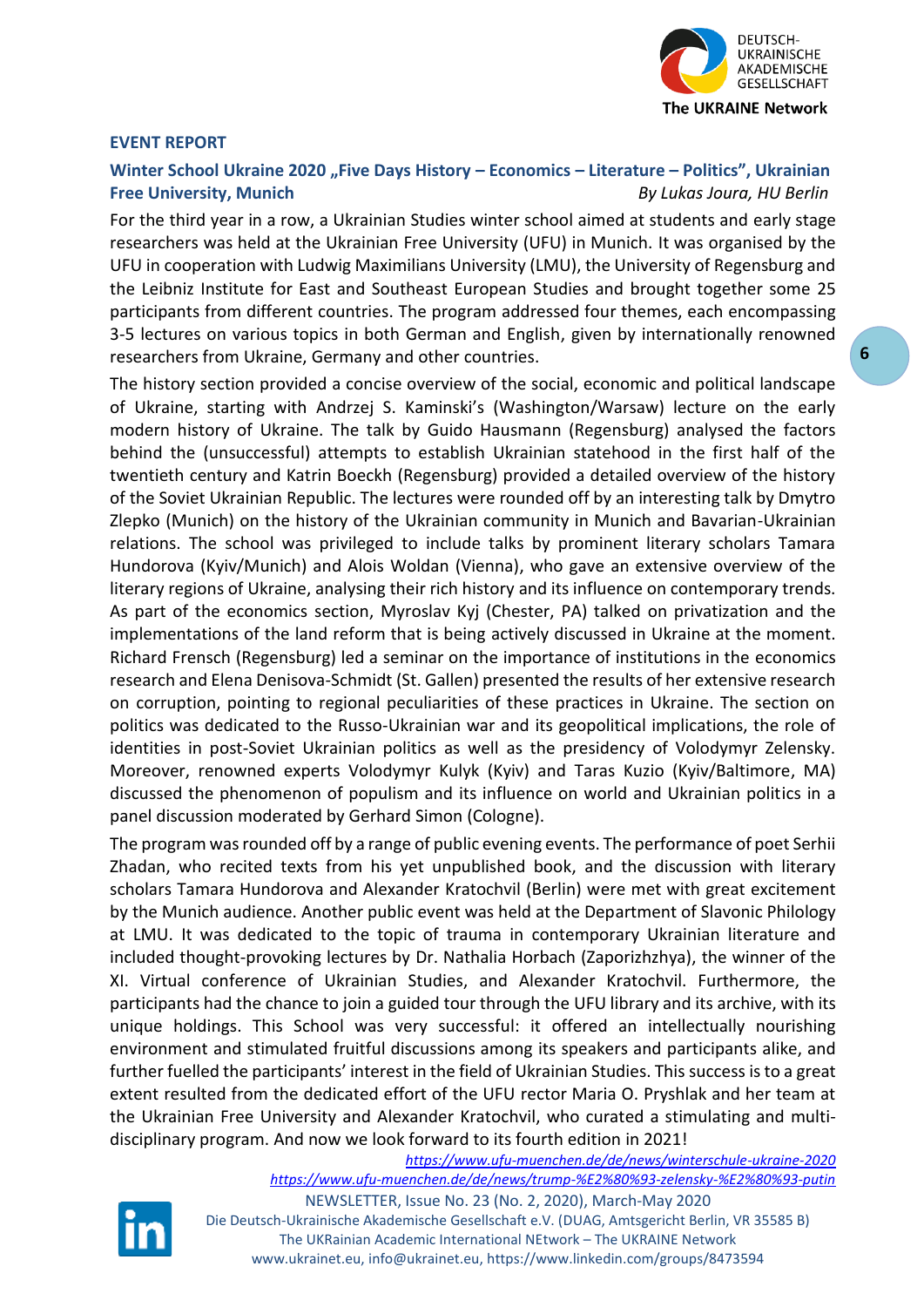

**7**

## **COVID-19 PANDEMIC RELATED NEWS AND RESOURCES**

# **Enamine (Ukraine), one of the largest chemical vendors in the world, contributes towards the development of a drug against COVID-19**

A cross-border initiative led by Dr. Nir London at the Weizmann Institute of Science (Israel) has brought together a wide range of international players in the drug development process – from academia to biotech and contract research organizations, to specialized software companies – to accelerate the development of a drug for COVID-19.

*<http://www.weizmann.ac.il/WeizmannCompass/sections/briefs/towards-a-drug-against-covid-19> <https://enamine.net/>*

| Sars-CoronaVirus-2.info                                                | Norwegian University of Science and Technology (NTNU) info-page,<br>thanks to Dr. Valentyn Oksenych at the NTNU also available In<br>Ukrainian: https://sars-coronavirus-2.info/ua.html                                                                                                                                                                                                                                                                                                                                                                                                                                                                                                                                                                                          |  |
|------------------------------------------------------------------------|----------------------------------------------------------------------------------------------------------------------------------------------------------------------------------------------------------------------------------------------------------------------------------------------------------------------------------------------------------------------------------------------------------------------------------------------------------------------------------------------------------------------------------------------------------------------------------------------------------------------------------------------------------------------------------------------------------------------------------------------------------------------------------|--|
| Massachusetts Institute of<br>Technology                               | <b>Medical Student COVID-19 Curriculum:</b><br>https://curriculum.covidstudentresponse.org/                                                                                                                                                                                                                                                                                                                                                                                                                                                                                                                                                                                                                                                                                      |  |
| CORD-19 Explorer                                                       | The Semantic Scholar team at the Allen Institute for AI (Seattle, USA)<br>has partnered with leading research groups to provide CORD-19, a<br>free resource of 63,000+ scholarly articles about the novel<br>coronavirus for use by the global research community:<br>https://cord-19.apps.allenai.org/<br>Literature Review, using publications from the CORD-19 dataset, with<br>findings extracted from the CORD-19 papers by ML algorithms with a<br>human curation overlay. The project is a part of the White House<br>Office of Science and Technology Policy's call to action for the<br>technology community and addresses research priorities defined by<br>the National Academies and the World Health Organization:<br>https://www.kaggle.com/covid-19-contributions |  |
| John Hopkins "2019 Novel<br>Coronavirus Research<br>Compendium (NCRC)" | Rapidly curated and assessed emerging research on SARS-CoV-2 and<br>COVID-19 to inform the public health community during this<br>pandemic: https://ncrc.jhsph.edu/                                                                                                                                                                                                                                                                                                                                                                                                                                                                                                                                                                                                              |  |
| EMBL-EBI                                                               | Lists data held at EMBL-EBI relating to the COVID-19 outbreak,<br>including sequences of outbreak isolates and records relating to<br>coronavirus biology: https://www.ebi.ac.uk/ena/pathogens/covid-19                                                                                                                                                                                                                                                                                                                                                                                                                                                                                                                                                                          |  |
| <b>Elsevier's Novel Coronavirus</b><br><b>Information Center</b>       | Offers expert, curated information for the research and health<br>community on SARS-CoV-2 (the novel coronavirus) and COVID-19 (the<br>disease). All resources are free to access and include guidelines for<br>clinicians and patients.<br>https://www.elsevier.com/connect/coronavirus-information-center                                                                                                                                                                                                                                                                                                                                                                                                                                                                      |  |
| <b>Scientific Papers</b>                                               | More than 30 leading publishers have committed to making all of their<br>coronavirus-related content freely available to support the ongoing<br>public health emergency response efforts:<br>https://wellcome.ac.uk/press-release/publishers-make-coronavirus-<br>covid-19-content-freely-available-and-reusable                                                                                                                                                                                                                                                                                                                                                                                                                                                                 |  |

## **Below we have summarised some COVID-19 research/HEIs-related resources:**

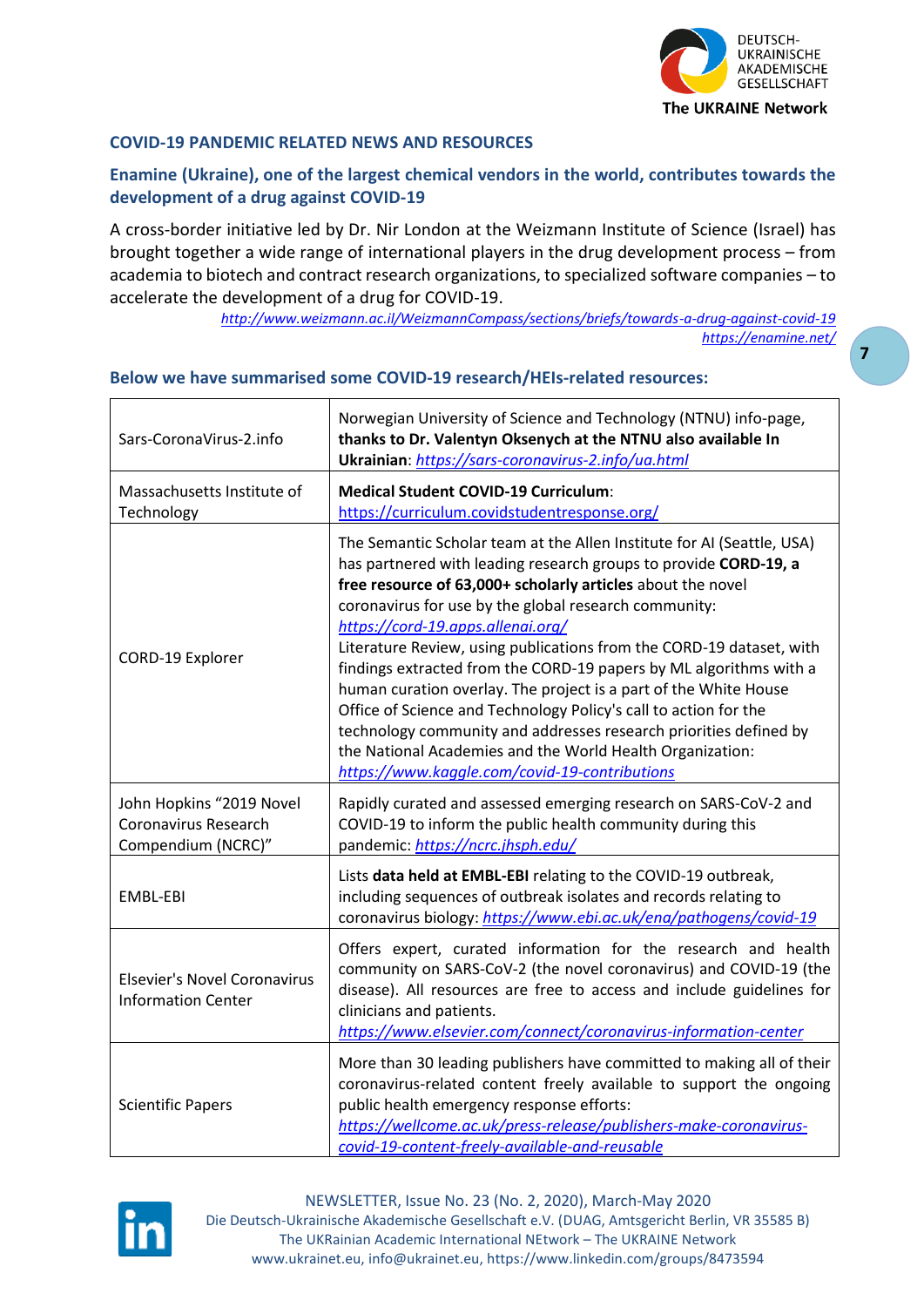

|                                                | Menarini Foundation took the initiative to publish an updated and<br>selected list of the most pertinent articles chosen from the most<br>notable international medical journals and magazines in the world:<br>https://www.en.fondazione-menarini.it/Home/Coronavirus-Library<br>Literature Review                                                                                                                                                                                                                                                                                                                     |
|------------------------------------------------|-------------------------------------------------------------------------------------------------------------------------------------------------------------------------------------------------------------------------------------------------------------------------------------------------------------------------------------------------------------------------------------------------------------------------------------------------------------------------------------------------------------------------------------------------------------------------------------------------------------------------|
| <b>European Commission</b>                     | EU coronavirus research and innovation:<br>https://ec.europa.eu/info/research-and-innovation/research-<br>area/health-research-and-innovation/coronavirus-research_en                                                                                                                                                                                                                                                                                                                                                                                                                                                   |
|                                                | List of already funded EU projects on COVID19:<br>https://ec.europa.eu/info/sites/info/files/research_and_innovation/res<br>earch_by_area/documents/ec_rtd_cv-projects.pdf                                                                                                                                                                                                                                                                                                                                                                                                                                              |
| <b>Research Infrastructures</b>                | Life Sciences Research Infrastructures (LS RIs) are prioritising COVID-19<br>research. Although in-person visits to facilities may be restricted, many<br>infrastructure services are still available via remote access and, where<br>possible, the cost of access will be minimised or waived<br>https://lifescience-ri.eu/ls-ri-response-to-covid-19.html                                                                                                                                                                                                                                                             |
|                                                | Central European Research Infrastructure Consortium (CERIC) collects<br>information about the relevant services:<br>https://erf-aisbl.eu/research-infrastructures-offer-for-research-on-<br>$covid-19/$<br>The dedicated Fast Track Access will allow to access the selected<br>instruments for research related to the COVID-19, without the<br>necessity to undergo the regular evaluation procedure, and be<br>scheduled within one month from the submission of the proposal,<br>based on the feasibility evaluation performed by the facility:<br>https://www.ceric-eric.eu/2020/03/10/covid-19-fast-track-access/ |
|                                                | Fast Track Access for Corona-related Research at The high brilliance<br>3rd Generation Synchrotron Radiation Source at DESY, PETRA III:<br>https://photon-<br>science.desy.de/users area/fast track access for covid 19/index eng.html                                                                                                                                                                                                                                                                                                                                                                                  |
|                                                | The European Strategy Forum on Research Infrastructures, ESFRI, is<br>aggregating information about dedicated services offered by Research<br>Infrastructures: https://www.esfri.eu/covid-19                                                                                                                                                                                                                                                                                                                                                                                                                            |
| <b>COVID-19 Clinical Research</b><br>Coalition | https://covid19crc.org/                                                                                                                                                                                                                                                                                                                                                                                                                                                                                                                                                                                                 |
| Regular updates on the R&D<br>response         | https://sciencebusiness.net/news/live-blog-rd-response-covid-19-<br>pandemic                                                                                                                                                                                                                                                                                                                                                                                                                                                                                                                                            |

# **FUNDING FOR COVID-19-RELATED RESEARCH**

# **EU**: **2 nd call "Innovative and rapid health-related approaches to respond to COVID-19 and to deliver quick results for society for a higher level of preparedness of health systems", apply by 11 June**

The aim is not to develop new solutions, but **to quickly use and adapt already developed solutions**. Please note that these calls for proposals have specific application conditions (e.g. a max. of 45 pages per application) and a specific proposal template. Individual call topics:

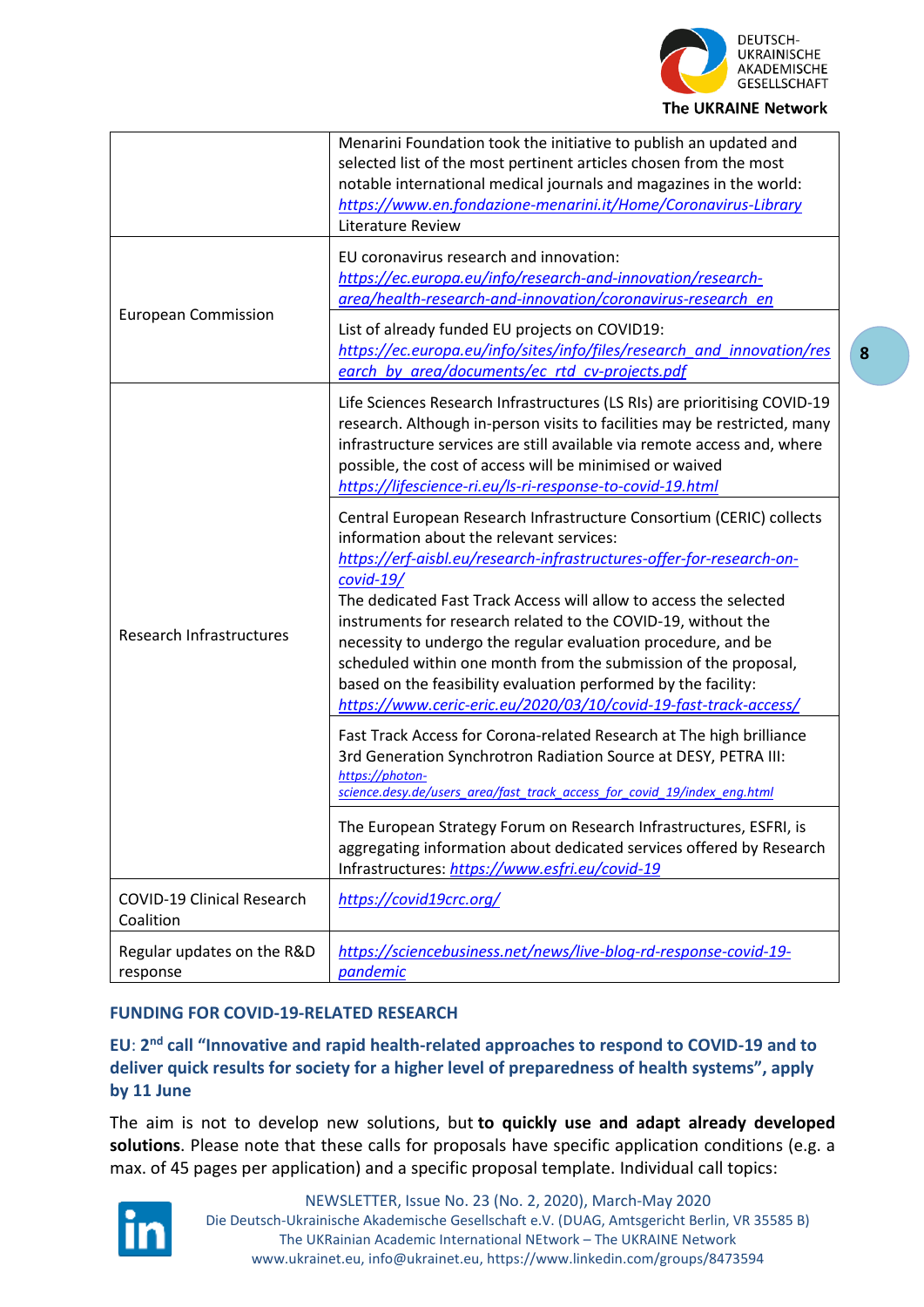

- Repurposing of manufacturing for vital medical supplies and equipment
- Medical technologies, Digital tools and Artificial Intelligence (AI) analytics to improve surveillance and care at high Technology Readiness Levels (TRL)
- Behavioural, social and economic impacts of the outbreak response
- Pan-European COVID-19 cohorts
- Networking of existing EU and international cohorts of relevance to COVID-19

*[https://ec.europa.eu/info/funding-tenders/opportunities/portal/screen/opportunities/topic](https://ec.europa.eu/info/funding-tenders/opportunities/portal/screen/opportunities/topic-search;freeTextSearchKeyword=;typeCodes=1;statusCodes=31094501,31094502,31094503;programCode=H2020;programDivisionCode=null;focusAreaCode=null;crossCuttingPriorityCode=null;callCode=H2020-SC1-PHE-CORONAVIRUS-2020-2;sortQuery=submissionStatus;orderBy=asc;onlyTenders=false;topicListKey=callTopicSearchTableState)[search;freeTextSearchKeyword=;typeCodes=1;statusCodes=31094501,31094502,31094503;programCode=H202](https://ec.europa.eu/info/funding-tenders/opportunities/portal/screen/opportunities/topic-search;freeTextSearchKeyword=;typeCodes=1;statusCodes=31094501,31094502,31094503;programCode=H2020;programDivisionCode=null;focusAreaCode=null;crossCuttingPriorityCode=null;callCode=H2020-SC1-PHE-CORONAVIRUS-2020-2;sortQuery=submissionStatus;orderBy=asc;onlyTenders=false;topicListKey=callTopicSearchTableState) [0;programDivisionCode=null;focusAreaCode=null;crossCuttingPriorityCode=null;callCode=H2020-SC1-PHE-](https://ec.europa.eu/info/funding-tenders/opportunities/portal/screen/opportunities/topic-search;freeTextSearchKeyword=;typeCodes=1;statusCodes=31094501,31094502,31094503;programCode=H2020;programDivisionCode=null;focusAreaCode=null;crossCuttingPriorityCode=null;callCode=H2020-SC1-PHE-CORONAVIRUS-2020-2;sortQuery=submissionStatus;orderBy=asc;onlyTenders=false;topicListKey=callTopicSearchTableState)[CORONAVIRUS-2020-](https://ec.europa.eu/info/funding-tenders/opportunities/portal/screen/opportunities/topic-search;freeTextSearchKeyword=;typeCodes=1;statusCodes=31094501,31094502,31094503;programCode=H2020;programDivisionCode=null;focusAreaCode=null;crossCuttingPriorityCode=null;callCode=H2020-SC1-PHE-CORONAVIRUS-2020-2;sortQuery=submissionStatus;orderBy=asc;onlyTenders=false;topicListKey=callTopicSearchTableState)*

*[2;sortQuery=submissionStatus;orderBy=asc;onlyTenders=false;topicListKey=callTopicSearchTableState](https://ec.europa.eu/info/funding-tenders/opportunities/portal/screen/opportunities/topic-search;freeTextSearchKeyword=;typeCodes=1;statusCodes=31094501,31094502,31094503;programCode=H2020;programDivisionCode=null;focusAreaCode=null;crossCuttingPriorityCode=null;callCode=H2020-SC1-PHE-CORONAVIRUS-2020-2;sortQuery=submissionStatus;orderBy=asc;onlyTenders=false;topicListKey=callTopicSearchTableState)*

# **EU, EASI-Genomics European Advanced infraStructure for Innovative Genomics: Extraordinary Call for Proposals for Access Projects related to the COVID-19 crisis, apply by 30 June**

DNA Sequencing of host whole-genome or whole-exome of human low-risk patients with severe forms of SARS-Cov-2 infection that have experienced adverse reactions or fatal outcomes: EASI-Genomics offers to sequence host whole-genome DNA isolated from blood samples at its stateof-the-art equipped facilities using short-read and long-read technology.

Sequencing of host RNA of human low-risk patients with severe forms of SARS-Cov-2 infection that have experienced adverse reactions or fatal outcomes: EASI-Genomics offers to sequence host RNA at its state-of-the-art equipped facilities.

Applicants need to provide a detailed description of the available sample materials and explain in detail how they obtained the samples.

Integrative data analysis of host and virus sequences from human low-risk patients with severe forms of SARS-Cov-2 infection that have experienced adverse reactions or fatal outcomes.

EASI-Genomics will also consider projects requesting other advanced analyses, such as singlecell analysis, for a limited number of patients.

Notification to applicants: at the latest by 15 July, start of projects: before 31 August 2020. Proposals will be evaluated continuously starting from 31.05.2020 and initiated upon acceptance. *<https://www.easi-genomics.eu/access/calls/covid-19-call>*

# **GERMANY, Volkswagen Stiftung: Corona Crisis and Beyond – Perspectives for Science, Scholarship and Society, apply by 4 June**

New research project or additional module within currently funded project of up to 120,000 Euro (flexible use) for up to 18 months. **Eligibility**: postdoctoral researchers or professors in Germany; single or integrative joint projects (up to 3 partners), **international collaborations possible.**

*[https://www.volkswagenstiftung.de/en/funding/our-funding-portfolio-at-a-glance/corona-crisis-and-beyond](https://www.volkswagenstiftung.de/en/funding/our-funding-portfolio-at-a-glance/corona-crisis-and-beyond-perspectives-for-science-scholarship-and-society)[perspectives-for-science-scholarship-and-society](https://www.volkswagenstiftung.de/en/funding/our-funding-portfolio-at-a-glance/corona-crisis-and-beyond-perspectives-for-science-scholarship-and-society)*

# **GERMANY, DFG: Call for proposals for multidisciplinary research on epidemics and pandemics caused by the SARS-CoV-2 outbreak/** *Ausschreibung zur fachübergreifenden Erforschung von Epidemien und Pandemien anlässlich des Ausbruchs von SARS-CoV-2*

**Type of application (***Sachbeihilfe***)**: Individual application, joint application or a coordinated package of applications ("Duty to cooperate" applies). **Applicants should aim to cooperate with international researchers.** The costs associated with international cooperation can be requested as part of the project in line with the rules applicable to each country. **Topics** incl. biological and medical basics of a pathogen and the respective clinical picture as well as therapeutic methods or preventive measures. Preparation for research projects can be supported by a range of

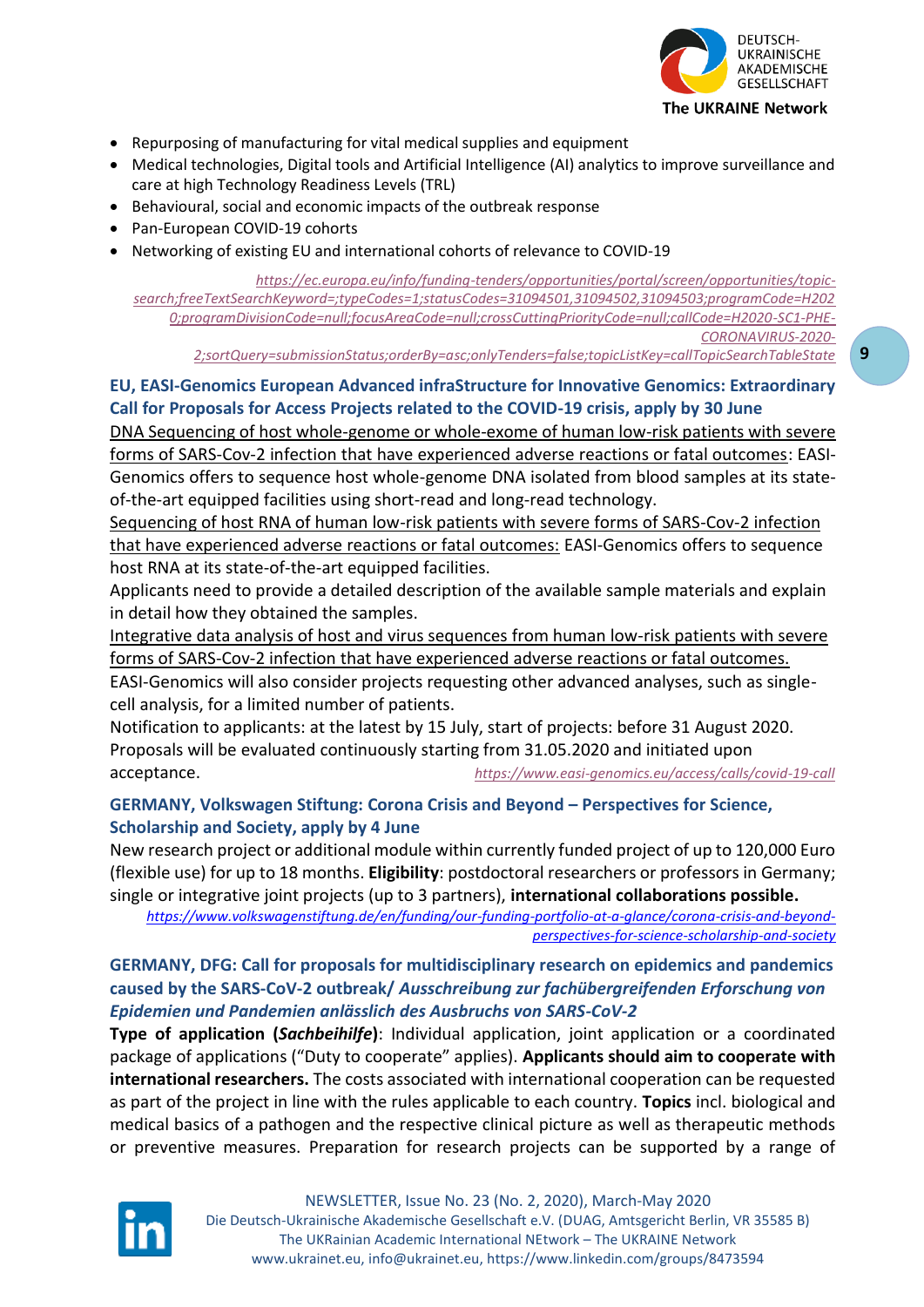

measures such as roundtable discussions, scientific networks and funding to support the initiation of international collaboration.

**Deadlines**:

- **Letters of intent** (max. 200 words, and a list of the names of the applicants) must be sent as a PDF file to: Ausschreibung-Coronavirus@dfg.de by **1 July 2020**
- The deadline for submitting applications is the **1 September 2020** *[https://www.dfg.de/en/research\\_funding/announcements\\_proposals/info\\_wissenschaft\\_20\\_20/index.html](https://www.dfg.de/en/research_funding/announcements_proposals/info_wissenschaft_20_20/index.html)*

# **USA, National Institute of Health (NIH): COVID-19-related funding, rolling deadlines**

PAR-20-177; PAR-20-178 - Emergency Awards: Rapid Investigation of Severe Acute Respiratory Syndrome Coronavirus 2 (SARS-CoV-2) and Coronavirus Disease 2019 (COVID-19) (R21 Clinical Trial Not Allowed). Applications will be accepted on a rolling basis.

> *<https://grants.nih.gov/grants/guide/pa-files/PAR-20-177.html> <https://grants.nih.gov/grants/guide/pa-files/PAR-20-178.html>*

# **USA: Bill & Melinda Gates Foundation, The Wellcome Trust, and Mastercard Launch Initiative to Speed Development and Access to Therapies for COVID-19**

COVID-19 Therapeutics Accelerator will coordinate R&D efforts and remove barriers to drug development and scale-up to address the epidemic.

*<https://www.gatesfoundation.org/Media-Center/Press-Releases/2020/03/COVID-19-Therapeutics-Accelerator> https://www.gatesfoundation.org/TheOptimist/Articles/coronavirus-trevor-mundel-therapeutics-collaboration*

# **ISRAEL: international cooperation in the fight against COVID-19**

The Israeli Ministry of Science and Technology (MOST) is looking to promote international cooperation in the fight against COVID-19. Teaming up Israeli and international scholars in order to conduct a speedy research project and bilateral or multilateral call for proposals for scientists in the field of Coronavirus (COVID-19) research are welcomed. The topics for the potential call of proposal include:

- New technologies / approaches for COVID-19 diagnosis
- Developing a COVID-19 vaccine
- An antiviral treatment drug for COVID-19

*<https://www.healthil.org/countercorona-opportunities> <https://innovationisrael.org.il/en/opencall/piloting-and-demo-stages-to-fight-coronavirus>*

**MIT** hosts a series of challenges related to the COVID-19 crisis: *<https://covid19challenge.mit.edu/>*

**European Research Area (ERA) corona platform** is a one-stop shop providing comprehensive information about funding opportunities in relation to Coronavirus at EU and national level: *<https://ec.europa.eu/info/funding-tenders/opportunities/portal/screen/covid-19>*

**A dedicated COVID-19 page at the GloPID-R**, which brings together funding bodies investing in research related to new or re-emerging infectious diseases:

*<https://www.glopid-r.org/our-work/novel-coronavirus-covid-19/>*

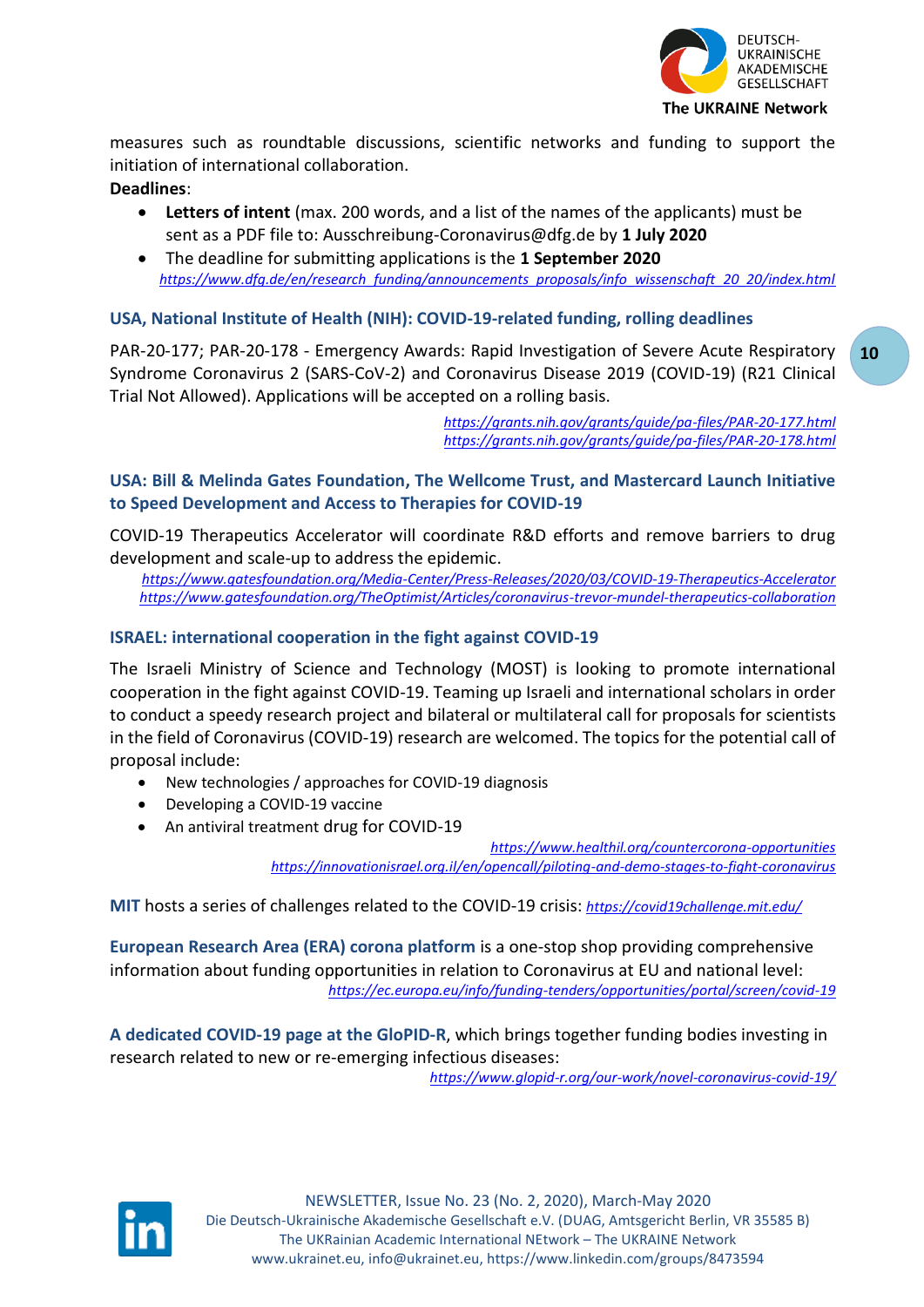

#### **A SELECTION OF OTHER RELEVANT FUNDING & SUPPORT OPPORTUNITIES**

*For the up-to-date announcements visit our LinkedIn group:<https://www.linkedin.com/groups/8473594> or our web-page:<http://ukrainet.eu/category/fund/>*

## **GRANTS**

**UKRAINE-AUSTRIAN call for joint projects of the International "Scientific & Technological Cooperation" program, apply by 29 May**

The mobility program is aimed at early-stage and mid-career researchers to carry out joint research projects and to cooperate in an international setting, thus developing their international network and experience.

> *In Ukrainian: [https://mon.gov.ua/ua/news/startuvav-konkurs-ukrayinsko-avstrijskih](https://mon.gov.ua/ua/news/startuvav-konkurs-ukrayinsko-avstrijskih-naukovih-proyektiv-na-2021-2022-roki-zayavki-prijmayut-do-27-kvitnya)[naukovih-proyektiv-na-2021-2022-roki-zayavki-prijmayut-do-27-kvitnya](https://mon.gov.ua/ua/news/startuvav-konkurs-ukrayinsko-avstrijskih-naukovih-proyektiv-na-2021-2022-roki-zayavki-prijmayut-do-27-kvitnya) In English/German: [https://oead.at/en/projects/international](https://oead.at/en/projects/international-cooperations/scientific-technological-cooperation-st-cooperation/)[cooperations/scientific-technological-cooperation-st-cooperation/](https://oead.at/en/projects/international-cooperations/scientific-technological-cooperation-st-cooperation/)*

**GERMANY: Bavarian funding program for the initiation of international projects, next cut-off dates: 9 June 2020 and 10 March 2021**

Funding of up to of EUR 10,000 is available.

*<https://www.bayfor.org/en/about-us/mission/initial-funding-programme-bayintan.html>*

## **GERMANY, Volkswagen Foundation: Challenges for Europe, apply by 25 June (the deadline has been extended)**

Invited are proposals for international research projects (up to 4 years) in cultural and social sciences, and in humanities from consortia involving 3-5 principal investigators from at least 3 different European countries, with main-applicant from a German university/ research institution. Funding: up to EUR 1 million for 3 partners, up to EUR 1.5 million for 5 partners.

*<https://www.volkswagenstiftung.de/en/funding/our-funding-portfolio-at-a-glance/challenges-for-europe>*

## **DAAD: Partnerships for the health sector in developing countries/ PAGEL - Partnerschaften für den Gesundheitssektor in Entwicklungsländern, apply by 30 June**

Eligible to apply are German HEIs or research institutes, in cooperation with organisations in developing countries (including Ukraine). Up to 4-year grants support the establishment and development of partnerships between higher education institutions, development of new teaching concepts and implementation of teaching modules and training activities in the developing country, combined with further education in Germany and abroad. Moreover, funds could be used to prepare medical professionals trained in Germany, who originate from the developing country, to engage with the country of origin.

*In German:* [https://www2.daad.de/hochschulen/ausschreibungen/projekte/de/11342-foerderprogramme](https://www2.daad.de/hochschulen/ausschreibungen/projekte/de/11342-foerderprogramme-finden/?s=1&projektid=57555013)[finden/?s=1&projektid=57555013](https://www2.daad.de/hochschulen/ausschreibungen/projekte/de/11342-foerderprogramme-finden/?s=1&projektid=57555013)

# **DAAD, Go-East: Enhancing higher education cooperation with the countries of Eastern and South Eastern Europe, South Caucasus and Central Asia/** Ausbau der

## Hochschulzusammenarbeit mit den Ländern Ost- und Südosteuropas, des Südkaukasus und Zentralasiens, **apply by 15 October**

Both small-scale information events and larger bilateral university days (line 1) as well as introductory trips by German professors and/or other university members to one or more universities in one or more countries in the above-mentioned regions (line 2) are supported. Eligible are German HEIs.

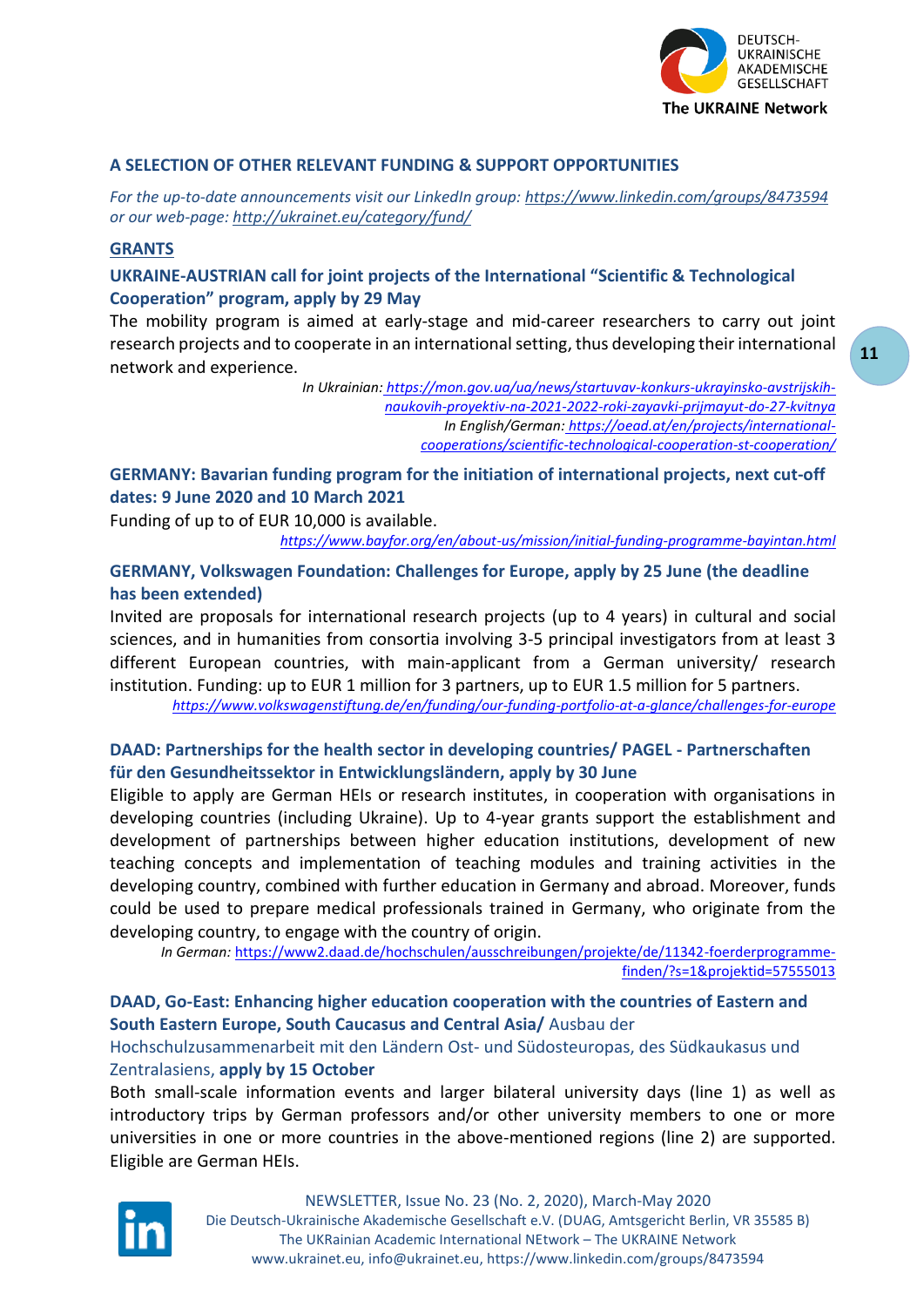

*More (in German): [https://www2.daad.de/hochschulen/ausschreibungen/projekte/de/11342-foerderprogramme](https://www2.daad.de/hochschulen/ausschreibungen/projekte/de/11342-foerderprogramme-finden/?s=1&projektid=57040670)[finden/?s=1&projektid=57040670](https://www2.daad.de/hochschulen/ausschreibungen/projekte/de/11342-foerderprogramme-finden/?s=1&projektid=57040670)*

# **GERMANY, New science funding programmes on the culture and history of Germans in Eastern Europe, apply by 30 November**

The two new research programmes for universities and non-university research institutions on the following topics:

- "Germans from Eastern Europe in Global Contexts and Interdependencies" and
- "Economic history transnational. The Germans in Eastern Europe and their Economic Networks".

They are aimed at researchers from the disciplines of history, cultural studies and social sciences. This includes the support of museums, archives, libraries, research institutions and cultural mediation projects. Scientific projects (with the exception of qualification papers and also dissertations) can be funded up to a max. of EUR 80,000 for the period between 1 May 2021 and 31 October 2023.

*In German[: https://www.bkge.de/Foerderungen-Stipendien-BKM/Universitaeres-Foerderprogramm.php](https://www.bkge.de/Foerderungen-Stipendien-BKM/Universitaeres-Foerderprogramm.php)*

# **GERMANY, Volkswagen Foundation: Life? – A Fresh Scientific Approach to the Basic Principles of Life, apply by 2 December (last call)**

Funding for outstanding research projects **at the interface between natural and life sciences** investigating the principles of life; up to 1.5 million Euro for up to 5 years. Eligibility: researchers at all stages of their postdoctoral career; single or integrative joint projects (up to 5 partners), **can include international partners.**

*[https://www.volkswagenstiftung.de/en/funding/our-funding-portfolio-at-a-glance/life-](https://www.volkswagenstiftung.de/en/funding/our-funding-portfolio-at-a-glance/life-–-a-fresh-scientific-approach-to-the-basic-principles-of-life)–-a-fresh-scientific[approach-to-the-basic-principles-of-life](https://www.volkswagenstiftung.de/en/funding/our-funding-portfolio-at-a-glance/life-–-a-fresh-scientific-approach-to-the-basic-principles-of-life)*

# **INDIVIDUAL FUNDING/ FELLOWSHIPS**

# **AUSTRIA: Vienna International Postdoctoral Program VIP<sup>2</sup> , apply by 15 June**

VIP<sup>2</sup> is a three-year postdoctoral fellowship program at the Vienna BioCenter that is open to candidates with backgrounds in biology, chemistry, physics, medicine, engineering, computer science, and bioinformatics. *<https://www.training.vbc.ac.at/post-docs/vip2-post-doc-program/>*

## **UKRAINE: L'Oréal-UNESCO for Women in Science Award, apply by 17 June**

The L'Oréal-UNESCO For Women in Science Award aims to improve the position of [women in](https://en.wikipedia.org/wiki/Women_in_science)  [science](https://en.wikipedia.org/wiki/Women_in_science) by recognizing outstanding women researchers who have contributed to scientific progress. The awards are a result of a partnership between the [French](https://en.wikipedia.org/wiki/France) [cosmetics](https://en.wikipedia.org/wiki/Cosmetics) company [L'Oréal](https://en.wikipedia.org/wiki/L%27Or%C3%A9al) and the [United Nations Educational, Scientific and Cultural Organization](https://en.wikipedia.org/wiki/United_Nations_Educational,_Scientific_and_Cultural_Organization) (UNESCO) and carry a grant of \$100 000 [USD](https://en.wikipedia.org/wiki/USD) for each laureate. *In Ukrainian: <https://www.forwomeninscience.in.ua/>*

# **JAPAN: Matsumae International Foundation scholarship for short-term research stay, apply by 30 June**

The application for 20 scholarships is announced for young foreign scientists to conduct research at Japanese public and/or private universities, research centers or companies. The scholarship supports the research stay from 3 to 6 months (period from April 2021 to March 2022). Priority areas for research include natural sciences, engineering and medicine.

*In English: http://www.mif-japan.org/fellowship/announcement/?hl=en*



**12**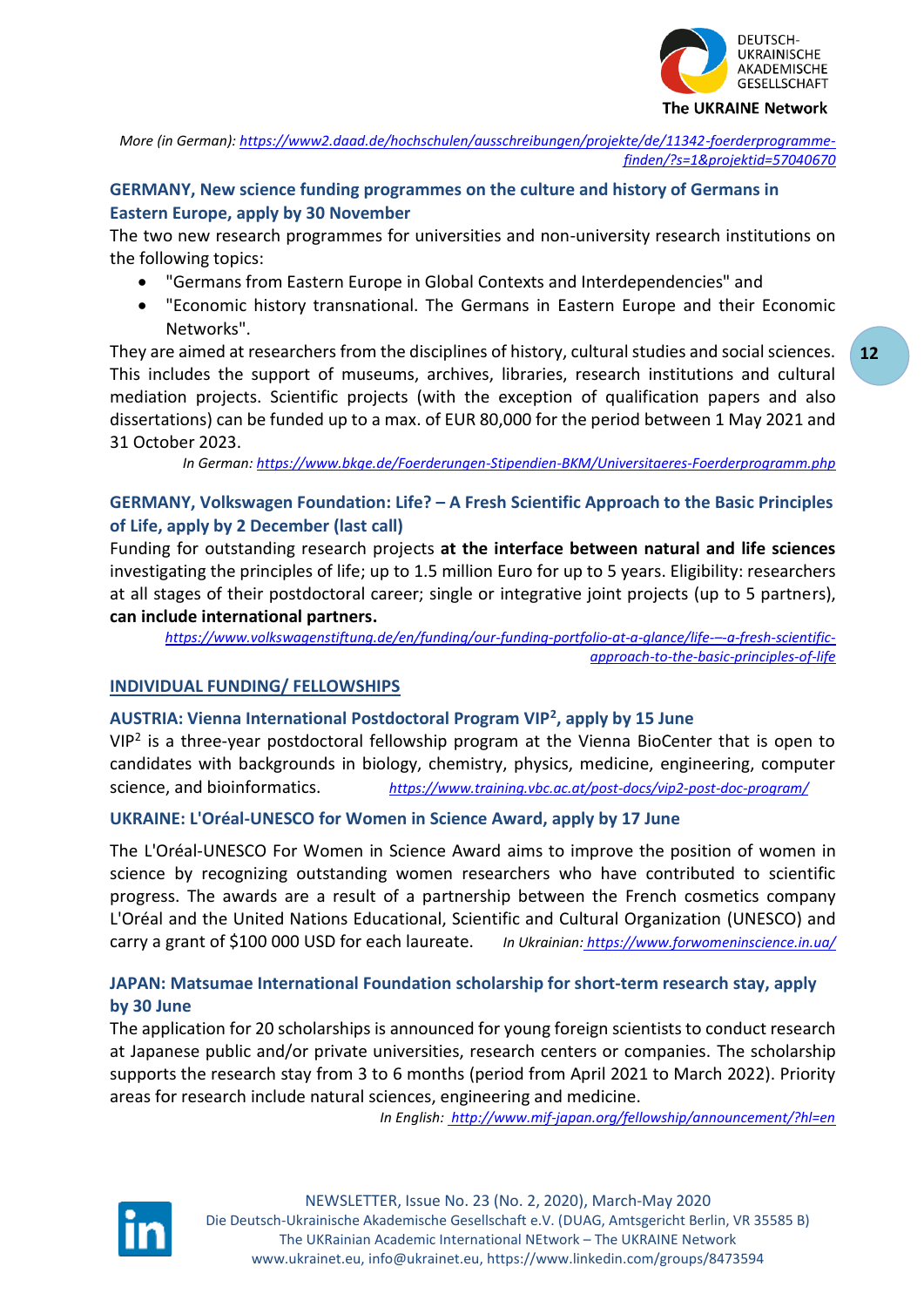

## **GERMANY, EEGA: Calls for Applications on a Regular Basis**

The Leibniz Science Campus EEGA offers Fellowships, PostDoc- and Postgraduate-Grants, Workshops and Training Courses for different audiences. The EEGA supports researchers from within and outside the science region Leipzig-Halle-Jena with open calls for:

- **Short-Term Stays**
- **Thematic Workshops and Conferences**

Deadline for applications for summer term: **15 July** (start of the fellowships between 1 March – 31 August)

• Applications for funding for **the presentation at international conferences** connected to the EEGA subject (e.g. ASEES, BASEES, ASN) are possible at any time.

*<https://www.leibniz-eega.de/programmes/call-for-applications/>*

## **HFSP postdoctoral fellowships, apply by 27 August**

- (i) **Long-Term Fellowships (LTF)** are for applicants with a Ph.D. in a biological discipline, who will broaden their expertise by proposing a project in the life sciences which is significantly different from their previous Ph.D. or postdoctoral work;
- (ii) **Cross-Disciplinary Fellowships (CDF)** are for applicants with a Ph.D. from outside the life sciences (e.g. in physics, chemistry, mathematics, engineering or computer sciences)

Eligibility: < 3 y. after PhD; 1+ lead author, full-length research paper; < 1 year in the host lab Host supervisors can endorse ONLY 1 application (LTF or CDF) per competition.

*<https://www.hfsp.org/funding/hfsp-funding/postdoctoral-fellowships>*

## **GERMANY: COPERNICUS Semester Stipends, 2 annual deadlines: 1 September and 1 March**

Each semester, COPERNICUS grants scholarships to students from Central and Eastern Europe as well as Central Asia. The scholarships last about six months. During the first three months of their stay in Germany, the scholarship holders visit the university in Berlin or Hamburg. In the last two to three months they complete an internship in a company, a government organization or at a company. *<https://www.copernicus-stipendium.de/stipendium/>*

**EU: Marie Skłodowska-Curie Individual Fellowships (ID: MSCA-IF-2020), apply by 9 September**

- (i) **Global Fellowships** are based on a secondment to a third country and a mandatory 12 month return period to a European host;
- (ii) **European Fellowships** (in EU Member States or H2020 Associated Countries) aimed at researchers either coming to Europe from any country in the world or moving within Europe.
	- Direct return to and long-term reintegration of researchers in Europe, including in their country of origin, is supported via a separate multi-disciplinary **reintegration panel**;
	- Support to individuals to resume research in Europe after a career break (at least 12 months within the 18 months immediately prior to the deadline for submission), e.g. after parental leave or due to recent migration, is ensured via a separate multi-disciplinary **career restart panel**;
	- If hosted by an organisation from the non-academic sector will be supported via a separate multi-disciplinary **society and enterprise panel** of the European Fellowships. The objective of this panel is to facilitate career moves between the academic and nonacademic sectors, to stimulate innovation, and to open attractive career opportunities for researchers outside academia.
	- The **Widening Fellowships** provide specific support to researchers to undertake their fellowship in a widening member or associated country (including **Ukraine**).

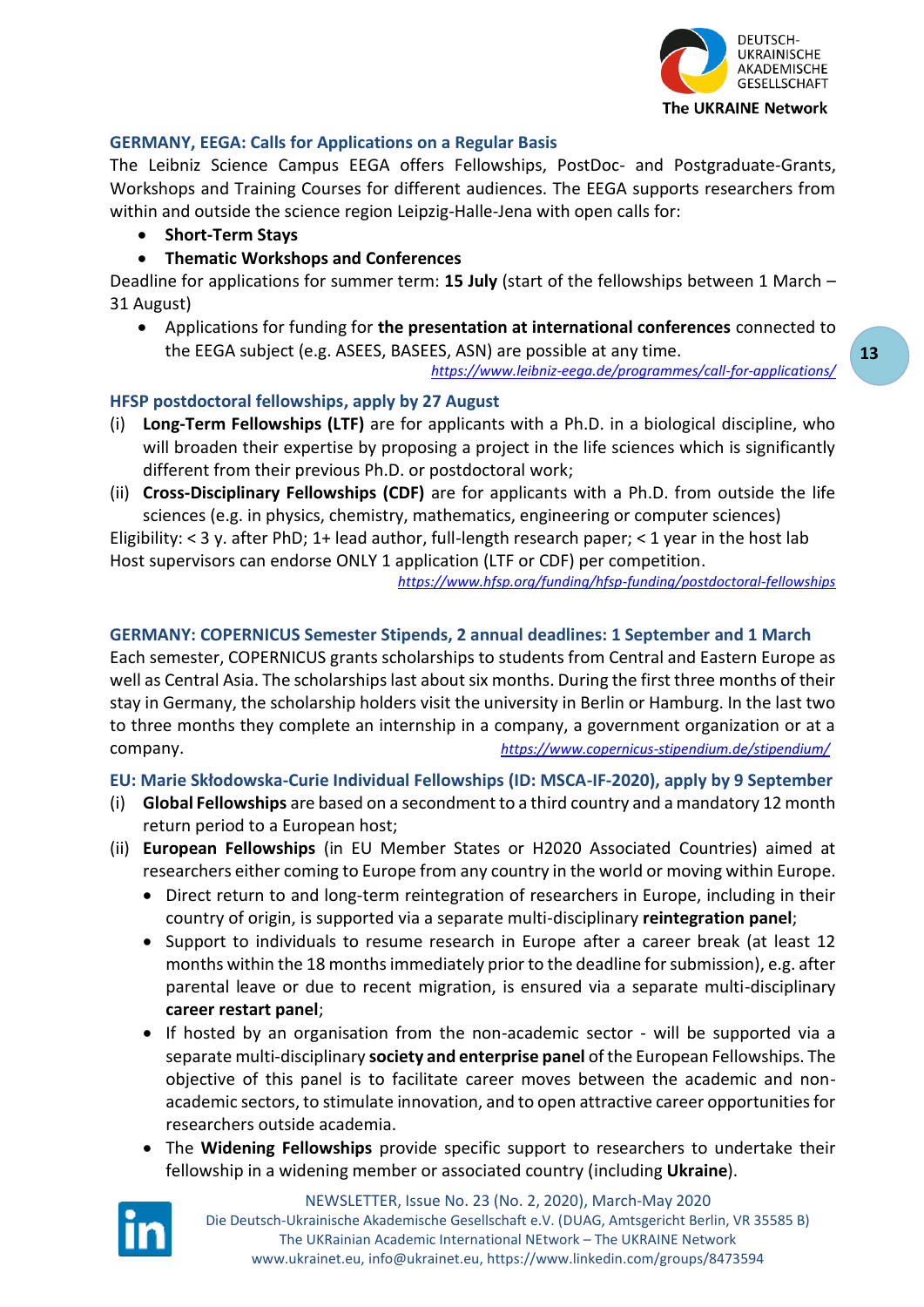

• Researchers receiving an Individual Fellowship may opt to include a **secondment phase** in Europe (3-6 months, can be split), notably **in the non-academic sector**, within the overall duration of their fellowship. In the Global Fellowships, such a secondment can also take place at the start of the action at the beneficiary or a partner organisation in Europe for a maximum of 3 months, allowing the researcher to spend time there before moving on to a partner organisation in a third country.

*<https://ec.europa.eu/info/funding-tenders/opportunities/portal/screen/opportunities/topic-details/msca-if-2020>*

## **GERMANY, International Parliamentary Scholarships, apply by 30 September**

Are you under 30 years old? Do you have a university degree and speak German? If you are from Central, Eastern or South Eastern Europe, France, Israel, North America or the Arab region, then the International Parliamentary Scholarship (IPS) at the German Bundestag could give you the opportunity to experience how the Bundestag works over the course of five months, with three of these spent working in a Member's office. Each year, the German Bundestag, in cooperation with the Freie Universität Berlin, Humboldt-Universität zu Berlin, and the Technische Universität Berlin, offers around 120 scholarships to young university graduates from 42 countries. The program runs each year from March 1st to July 31st.

*<https://www.bundestag.de/en/europe/international/exchange/ips/ips-201258>*

**GERMANY: special funding for diaspora and returning experts to developing countries and emerging economies**

**The [German Government's competence centre for international labour mobility \(CIM\)](https://www.cimonline.de/de/html/uber-uns.html) facilitates the transfer of knowledge from individuals to developing countries and emerging economies.** CIM supports individuals who wish to put the knowledge and skills they have acquired in Germany to good use in their country of origin by, for example, taking on a specialist role, starting a new business or working for an association. Two main programs are available for work in Ukraine: (i) **[Short-term assignments](https://www.cimonline.de/en/html/diaspora-experts.html)** with a development focus in your country of origin and (ii) Working as **[a returning expert.](https://www.cimonline.de/en/html/returning-experts.html)** *<https://www.cimonline.de/de/html/uber-uns.html>*

# **SWITZERLAND, Basel: URIS fellowship for six months researching at the University of Basel, 2 annual deadlines**

The initiative "Ukrainian Research in Switzerland" (URIS) announces two fellowships once a year. They are open to postdoctoral and senior scholars in the humanities, cultural studies and social sciences whose research has the potential to make a substantial contribution to a better understanding of the history, society, politics and culture of Ukraine. *<https://uris.ch/uris-fellowship/>*

# **GERMANY: Alexander von Humboldt Foundation's Georg Forster Research Fellowship for researchers from developing countries, no deadline**

Support for individual researchers for research stays in Germany (6 - 24 months, could be split into 3 periods for senior researchers), for proposals relevant for the continued development of the country or region of origin. *<https://www.humboldt-foundation.de/web/georg-forster-fellowship.html>*

## **EMBO postdoctoral fellowships**

**No deadline**, 2 evaluation sessions: in August and February. Eligibility: < 2 y. after PhD; 1 firstauthor paper; can also apply if joined the host laboratory for <6 months at the time the application is complete.

*<https://www.embo.org/funding-awards/fellowships/postdoctoral-fellowships#application>*

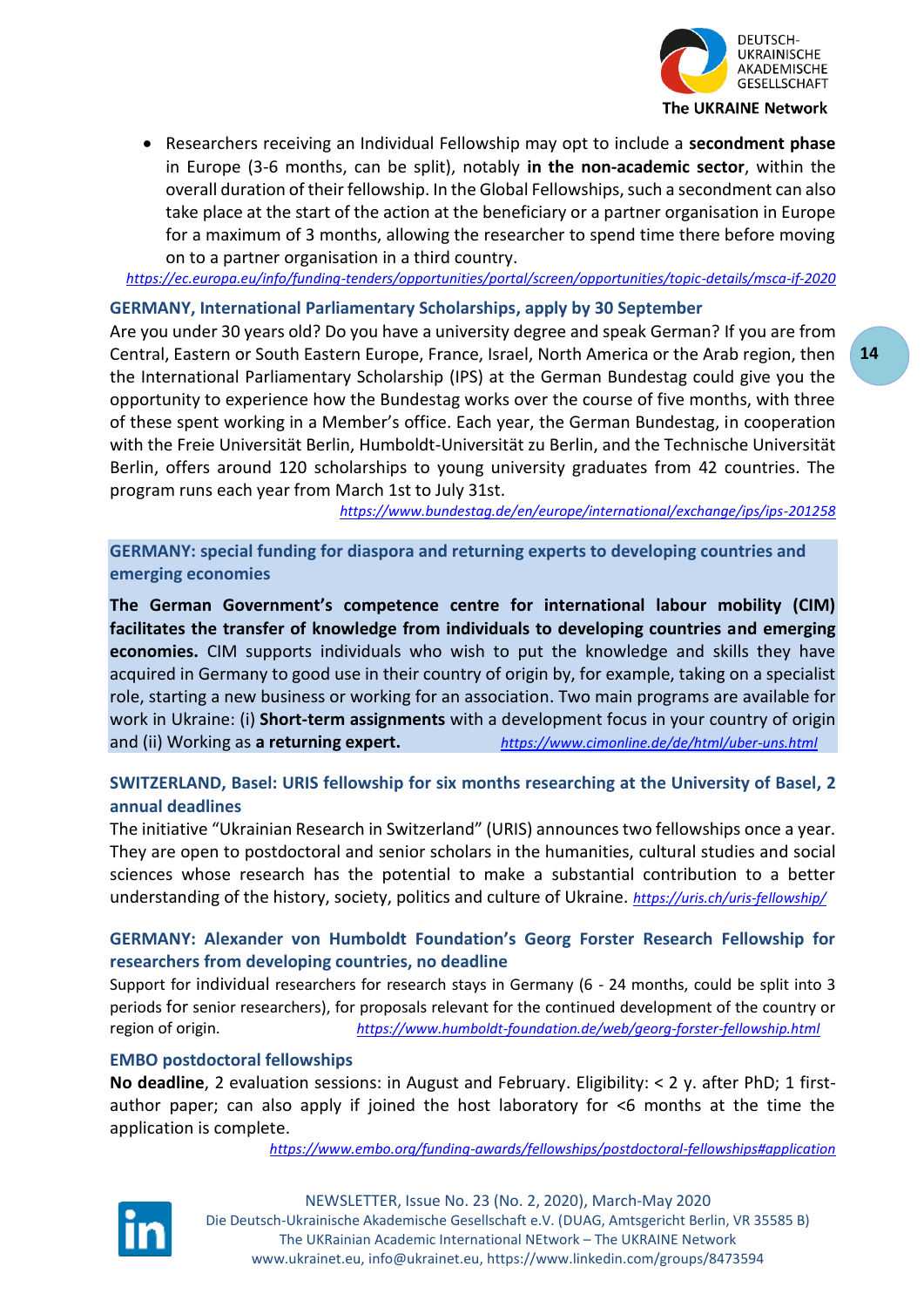

**15**

#### **A SELECTION OF FORTHCOMING EVENTS**

| 02/06/2020<br>Online                             | "Deutsch-ukrainische Kulturbeziehungen. Veränderungen nach dem<br>Euromaidan", Publikationsvorstellung mit Dr. Susann Worschech im<br>Rahmen des Kulturwissenschaftlichen Europa-Kolloquium des Viadrina<br>Institut für Europa-Studien (IFES). Die Veranstaltung findet online statt -<br>bitte anmelden unter: ifes@europa-uni.de                                                                                                                                                                                                                                                                                                                                                                                                                  |
|--------------------------------------------------|------------------------------------------------------------------------------------------------------------------------------------------------------------------------------------------------------------------------------------------------------------------------------------------------------------------------------------------------------------------------------------------------------------------------------------------------------------------------------------------------------------------------------------------------------------------------------------------------------------------------------------------------------------------------------------------------------------------------------------------------------|
|                                                  | https://www.europa-<br>uni.de/de/forschung/institut/institut_europastudien/veranstaltungen-<br>sose2020/index.html<br>https://ifa-publikationen.de/Zeitschriften-und-Editionen/ifa-Edition-Kultur-und-                                                                                                                                                                                                                                                                                                                                                                                                                                                                                                                                               |
| 22-26/06/2020<br><b>Basel</b>                    | Aussenpolitik/Deutsch-ukrainische-Kulturbeziehungen.html<br>Initiative "Ukrainian Research in Switzerland" (URIS), Summer School<br>"Ukraine - Opportunities and Challenges for Dialogue"                                                                                                                                                                                                                                                                                                                                                                                                                                                                                                                                                            |
| <b>Switzerland</b>                               | https://uris.ch/summerschool-ukraine-opportunities-and-challenges-for-dialogue-<br>university-of-basel-22-26-june-2002/                                                                                                                                                                                                                                                                                                                                                                                                                                                                                                                                                                                                                              |
| 17-30/08/2020<br>Frankfurt (Oder)<br>Germany     | Save the Date for the Viadrinikum 2020 Summer School: "Trans-sectorial<br>Lab on (Post-)Migration"<br>Viadrinicum is an annual summer school devoted to the countries of the Eastern<br>Partnership region with a special focus on Ukraine.<br>https://viadrinicum.bloq/                                                                                                                                                                                                                                                                                                                                                                                                                                                                             |
| 14-21/09/2020<br><b>Sofia</b><br><b>Bulgaria</b> | Transregional Academy: "Shadows of Empires: Imperial Legacies and<br><b>Mythologies in East Central Europe"</b><br>Organized by Prisma Ukraïna - Research Network Eastern Europe in cooperation<br>with CAS Centre for Advanced Study Sofia, Center for Governance and Culture in<br>Europe, University St. Gallen, and the German Historical Institute Warsaw.<br>https://www.prisma-ukraina.de/en/events/detail/shadows-of-empires-imperial-<br>legacies-and-mythologies-in-east-central-europe.html                                                                                                                                                                                                                                               |
| 15/09/2020<br><b>Berlin</b><br>Germany           | The Centre for East European and International Studies (ZOiS),<br><b>PechaKucha Night for Young Researchers</b><br>ZOIS invites PhD students and Postdocs who have been accepted as paper-givers<br>at the EEGA/BASEES conference (see below) to present their research in a<br>PechaKucha style presentation at the Centre on the day before the official<br>opening of the conference.<br>https://www.zois-berlin.de/ueber-uns/meldungen/eega/                                                                                                                                                                                                                                                                                                     |
| 16-19/09/2020<br>Leipzig<br>Germany              | <b>British Association for Slavonic and East European Studies (BASEES)</b><br>Regional Conference: Globalising Eastern Europe - New Perspectives on<br><b>Transregional Entanglements</b><br>In thematic panels, round table discussions and interactive workshops about 100<br>international junior and senior scholars present their research on Eastern Europe<br>in its global and transregional entanglements. Organized in conjunction with the<br>Leibniz ScienceCampus "Eastern Europe - Global Area" (EEGA), in cooperation<br>with the Centre for East European and International Studies (ZOiS) and the<br>Deutsche Gesellschaft für Osteuropakunde e. V. (DGO), both Berlin.<br>https://en.zois-berlin.de/about-us/news/call-for-panels/ |

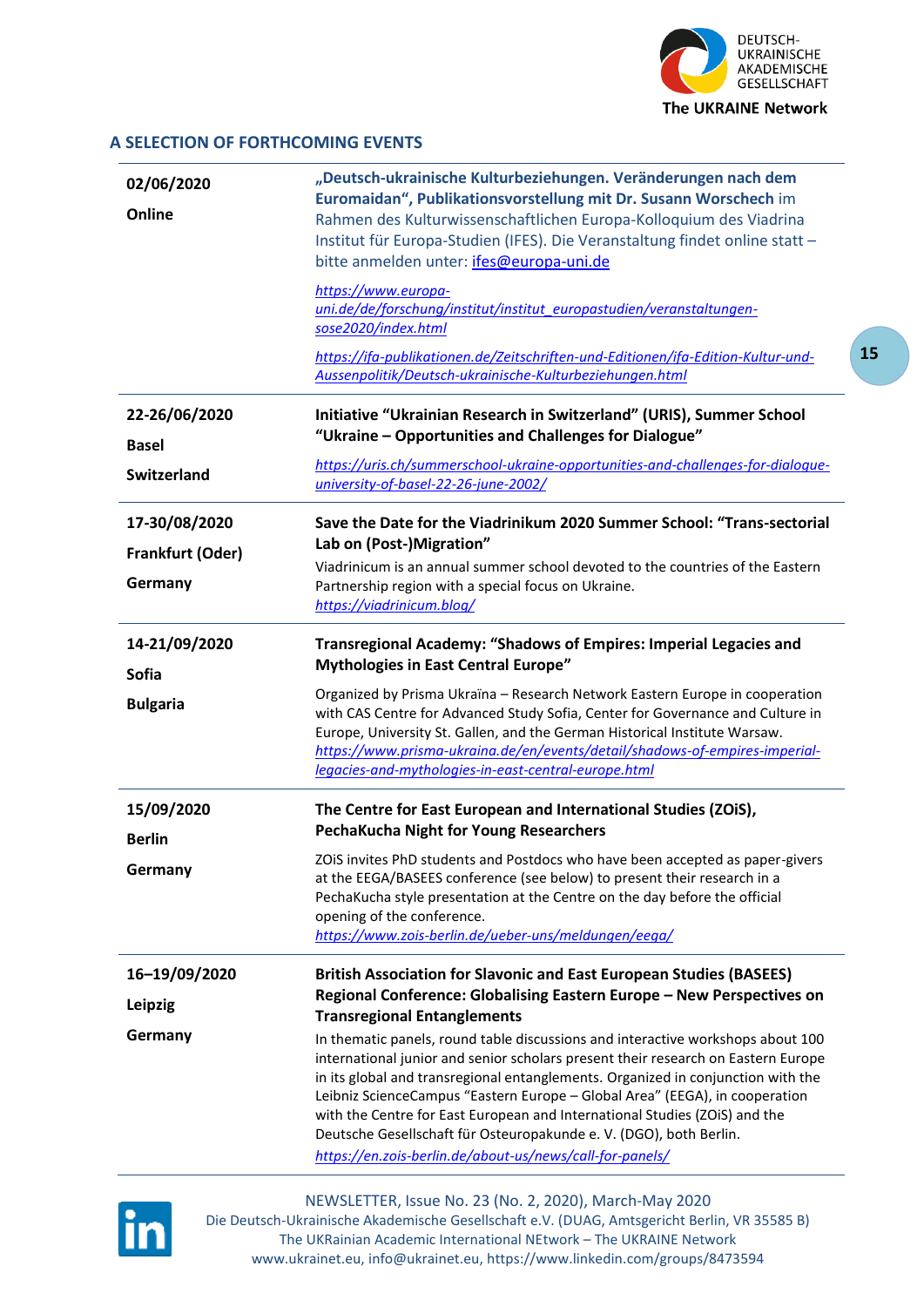

| 26-30/10/2020       | Does memory shape the future? The years 1989/90 in the memory work                                                       |
|---------------------|--------------------------------------------------------------------------------------------------------------------------|
| <b>Berlin</b>       | in Germany and Northeast, Middle East and Southeast Europe. Fall<br>Academy 2020 for students.                           |
| Germany             | https://www.deutsche-gesellschaft-ev.de/veranstaltungen/konferenzen-                                                     |
| Apply by 16.08.2020 | tagungen/1179-herbstakademie-stiftung-2020.html?fbclid=IwAR0yiYYxfKgX--<br>IffAuYl9qHbs9O3I8hxtHtmjkNnvZCCJ-jMBBADllh4M8 |

## **QUICK & USEFUL**

## **Ukraine-related:**

**Research article: "Causes and Consequences of the War in Eastern Ukraine: An Economic Geography Perspective"** by Vlad Mykhnenko (The University of Oxford)

*<https://www.tandfonline.com/doi/full/10.1080/09668136.2019.1684447#.Xm4bCkdAqHU.linkedin>*

**Tomasz Hen-Konarski on "Men Who Won't Fit In":** The recordings from the workshop "**The Cossack Myth in Eastern Europe in the 19th, 20th and 21st Centuries**"

*<https://www.youtube.com/watch?v=o1C5xsDOu6g>*

**P. Klimkin and A. Umland "Corona-Krise als Wendepunkt: Weltpolitik und die Ukraine"** (in German)

*[https://www.gsp-sipo.de/fileadmin/Daten\\_GSP/F-Presseberichte/GSP-Einblick\\_4\\_2020\\_Klimkin\\_Umland.pdf](https://www.gsp-sipo.de/fileadmin/Daten_GSP/F-Presseberichte/GSP-Einblick_4_2020_Klimkin_Umland.pdf)*

**Interview with Alexander Motyl**, professor of political science at Rutgers University, on his new book "Bits and Pieces: Fragmentary Memoirs"

*<http://shevchenko.org/news-events/news/new-book-bits-and-pieces-motyl/>*

**Panel Discussion: "Don't mention the war"**: does Europe need a shared historical narrative of WW2?", Ukrainian Institute, London, held in partnership with the Henry Jackson Society and supported by Ukrainian Jewish Encounter. Speakers:

- **Serhii Plokhy**, historian, author, Director of Harvard Ukrainian Research Institute, US
- **Krzystof Czyżewski**, writer, philosopher, President of Borderland Foundation, Poland
- **Brendan Simms**, historian, author, Cambridge University, UK
- **Nataliia Popovych**, founder, One Philosophy; co-founder, Ukraine Crisis Media Centre

**Moderator**: **Adrian Karatnycky**, Senior Fellow and co-Director of the Ukraine in Europe Program, Atlantic Council, US

*<https://www.youtube.com/watch?v=f5eW7VWFKSI&feature=youtu.be>*

**New book (in German): "111 Gründe, die Ukraine zu lieben"** von Christoph Brumme, Verlag Schwarzkopf & Schwarzkopf, 312 Seiten. Die Welt "Was die Ukraine so liebenswert macht", 26.03.2020:

*<https://www.welt.de/reise/Fern/article206768961/Ukraine-Was-das-Land-so-liebenswert-macht.html>*

#### **Ukrainian Venture Capital and Private Equity Overview 2019**

*<https://www.slideshare.net/UVCA/ukrainian-venture-capital-and-private-equity-overview-2019-232427411>*

## **Database of the Ukraine's Tech Ecosystem** *<https://dealroom.co/>*

## **Improve your Ukrainian online:**

**«Лайфхаки з української мови»** (автор Ігор Хворостяний):

*[https://courses.ed-era.com/courses/Osvitoria\\_and\\_EdEra/lifehacks101/lifehacks101/about](https://courses.ed-era.com/courses/Osvitoria_and_EdEra/lifehacks101/lifehacks101/about)*

**«Українська мова та література»** (автор Ірина Побідаш):